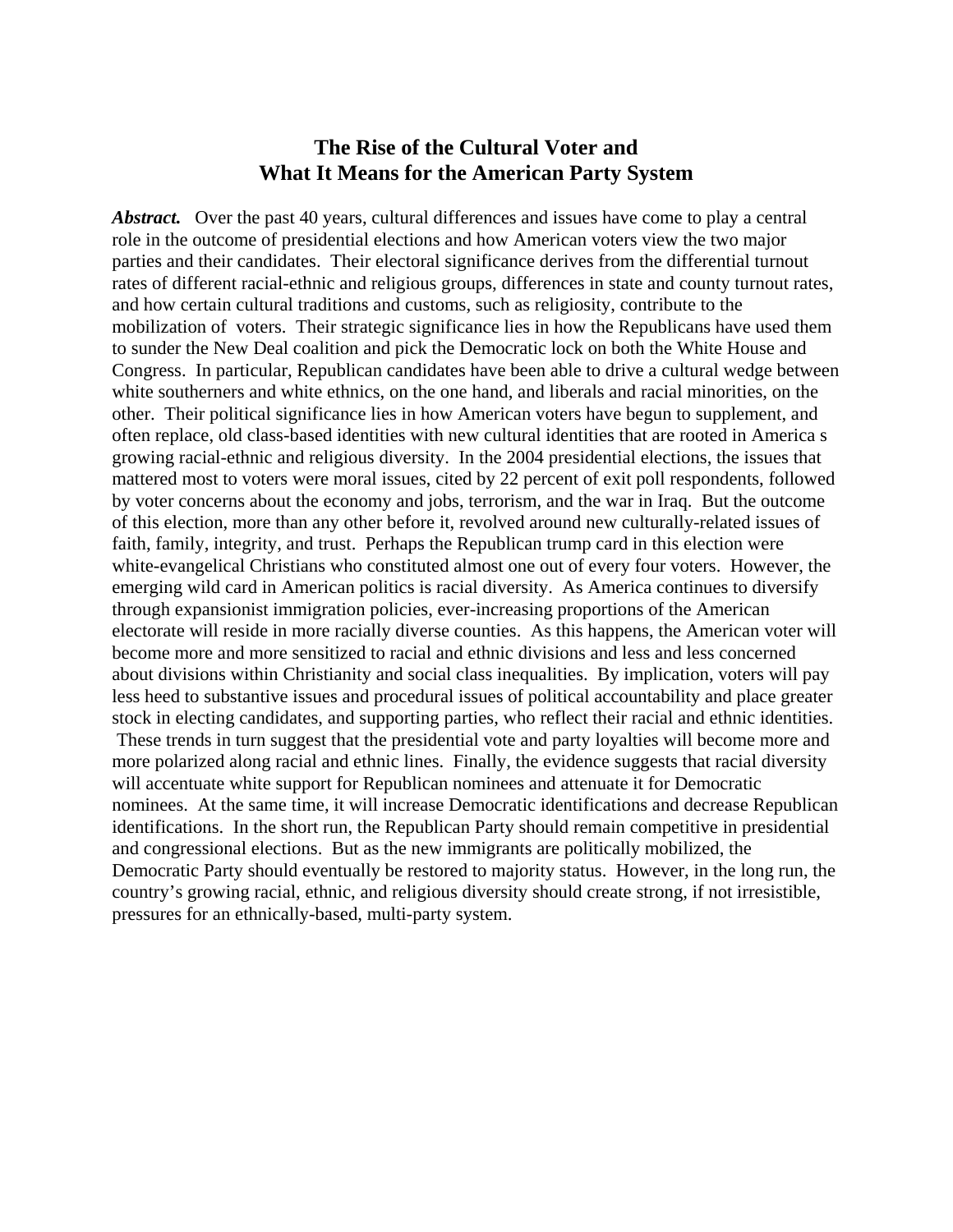**Author:** Joel Lieske **Rank:** Professor **Institution:** Cleveland State University **Mailing Address:**  Department of Political Science Cleveland State University 2121 Euclid Avenue Cleveland, OH 44115 **Office Phone:** (216) 687-4547 **FAX:** (216) 687-5532 **Email:** j.lieske@csuohio.edu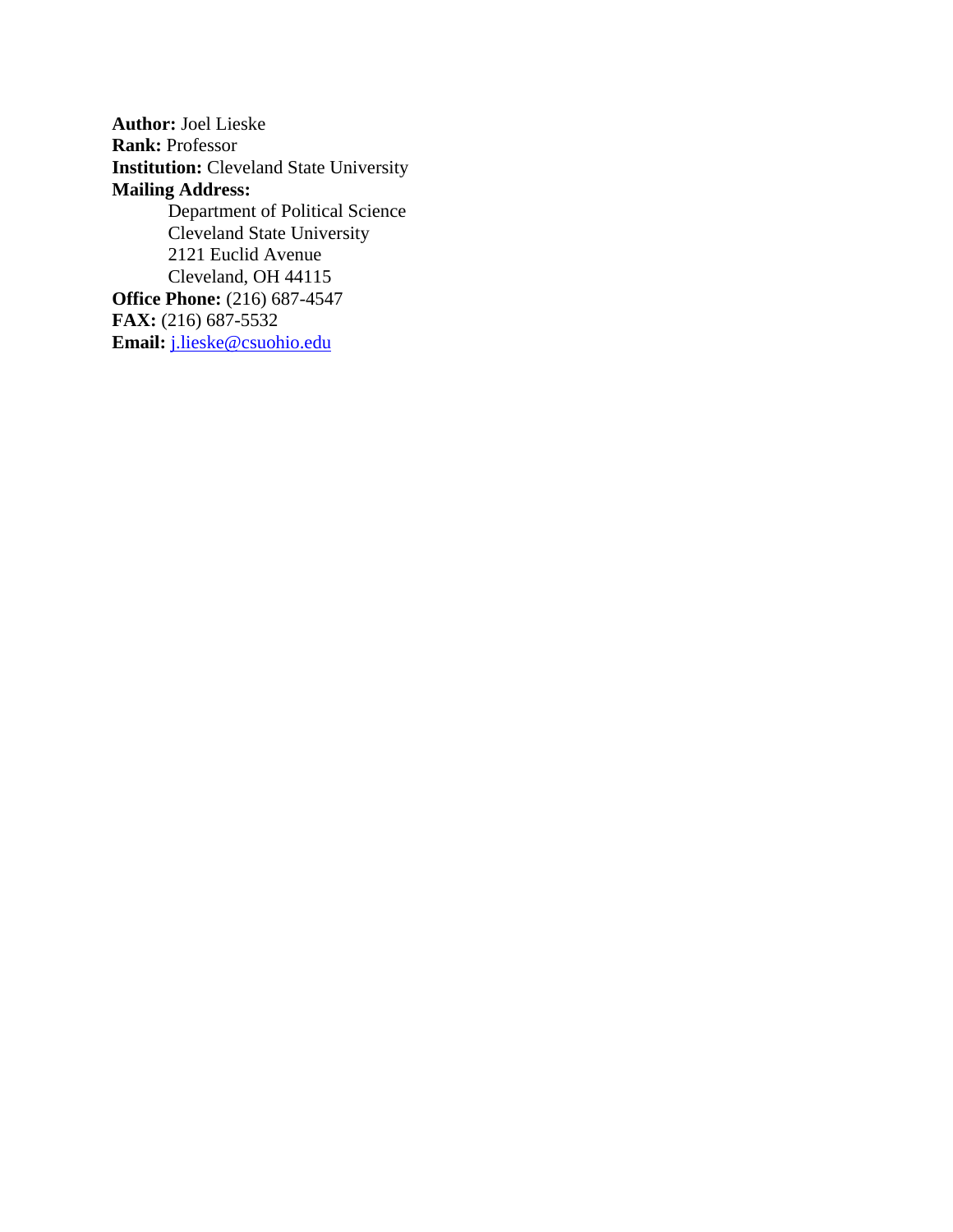# **The Rise of the Cultural Voter and What It Means for the American Party System**

Over the past 40 years, cultural differences and issues have come to play a central role in the outcome of presidential elections and how American voters view the two major parties and their candidates.

Their electoral significance derives from the differential turnout rates of different racialethnic and religious groups, differences in state and county turnout rates, and how certain cultural traditions and customs, such as religiosity, contribute to the mobilization of voters.(Green and Waldman 2005). For instance, in the 1988 presidential election the validated turnout rates for mainline voters–people of British, German, and Scandinavian ancestry who are also the most likely to vote Republican–were on average over 10 percent higher than whiteethnic voters, over 24 percent higher than assimilated "American" voters, over 27 percent higher than African-American voters, over 29 percent higher than Latino-American voters, and over 32 percent higher than Asian-American voters. Ironically, Asian-American voters rank highest in overall educational attainment among the races and second-highest in income. Clearly their low turnout rates can not be explained by class-based interpretations. And contrary to conventional wisdom (Teixeira 1987, 1992; Rosenstone and Hansen 1993), the best predictor of individual voting turnout from 1960-1988 is not education, but age (Lieske 2005b).

Their strategic significance lies in how the Republicans have used them to sunder the New Deal coalition and pick the Democratic lock on both the White House and Congress. In particular, Republican candidates have driven a cultural wedge between white southerners and the so-called white ethnics, on the one hand, and liberals and racial minorities, on the other.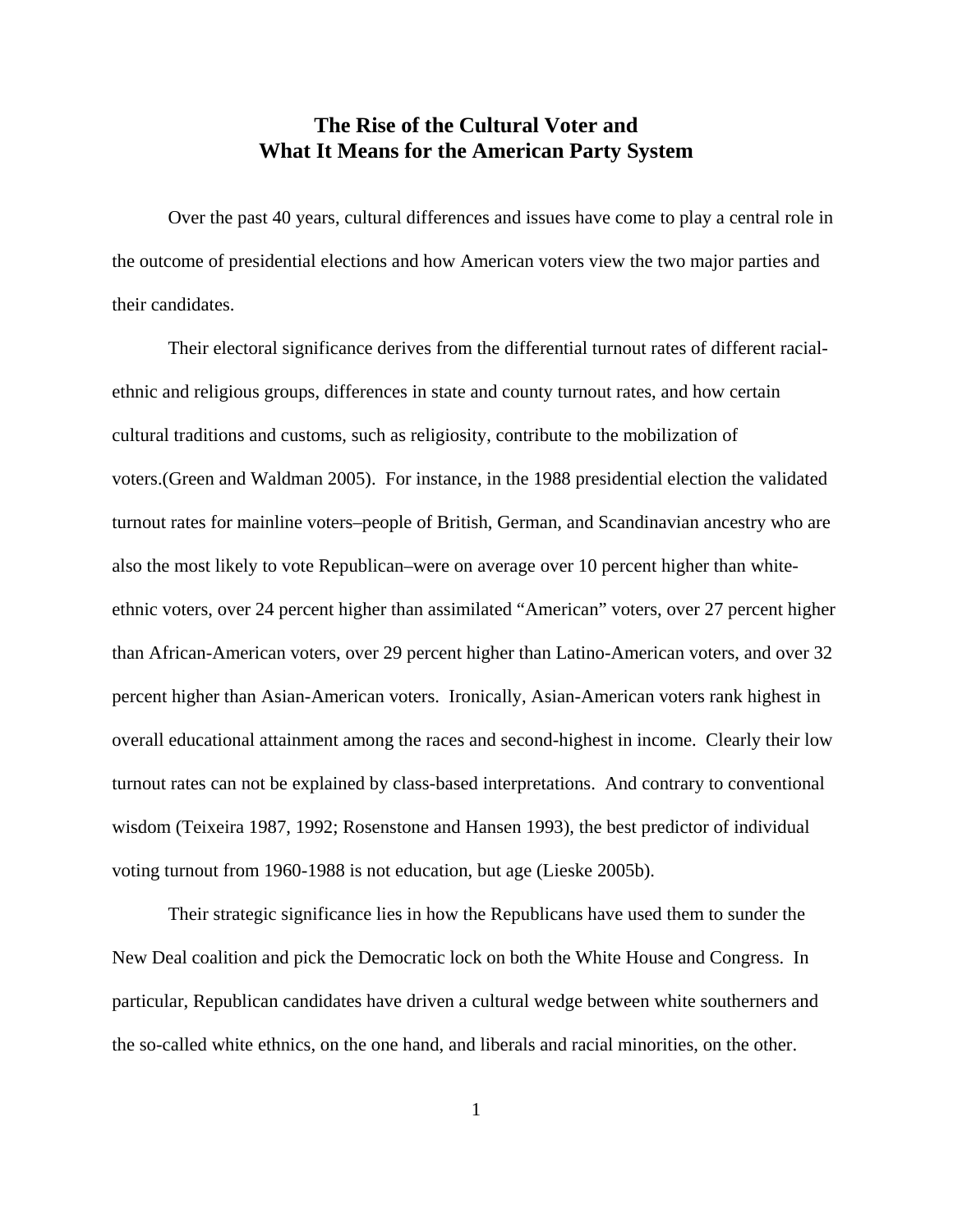Their political significance lies in how American voters have begun to supplement, and often replace, old class-based identities with new cultural identities that are rooted in America's growing racial-ethnic and religious diversity (Lieske 1991, 2005a).

In developing these themes, I will first discuss the causal relationship between American political culture and voting behavior as well as the historical changes in culture that have contributed to the rise of the cultural voter in American politics. Then I will demonstrate how aggregate differences in turnout at the state and county level are linked to contextual differences in general and sub-cultural and racial differences in particular. I will also demonstrate how cultural and sub-cultural effects hold up in the face of controls for all of the factors that are thought to influence turnout at the individual level and how they affect the probability of voting.

Next I will show how racial- and ethnic-based identities have come to supplant social class differences in presidential elections (Huckfeldt and Kohfeld 1989; Carmines and Stimson 1989; Lieske 1991, 2005a; Leege, Wald, Krueger, and Mueller 2002: Mellow 2005).<sup>1</sup> This development will be linked to the exploitation of the race issue by Democratic and Republican presidential candidates as well as the effects of expansionist immigration policies in diversifying American society and sensitizing voters to racial and ethnic divisions. I will also show how racial diversity tends to accentuate white support for Republican nominees and attenuate it for Democratic nominees, but then how at the same time it increases Democratic identifications and decreases Republican identifications.

Finally I will explore the cultural implications of the 2004 elections and what the rise of

 $\frac{1}{1}$ <sup>1</sup>See Stonecash (2000) for an opposing point of view.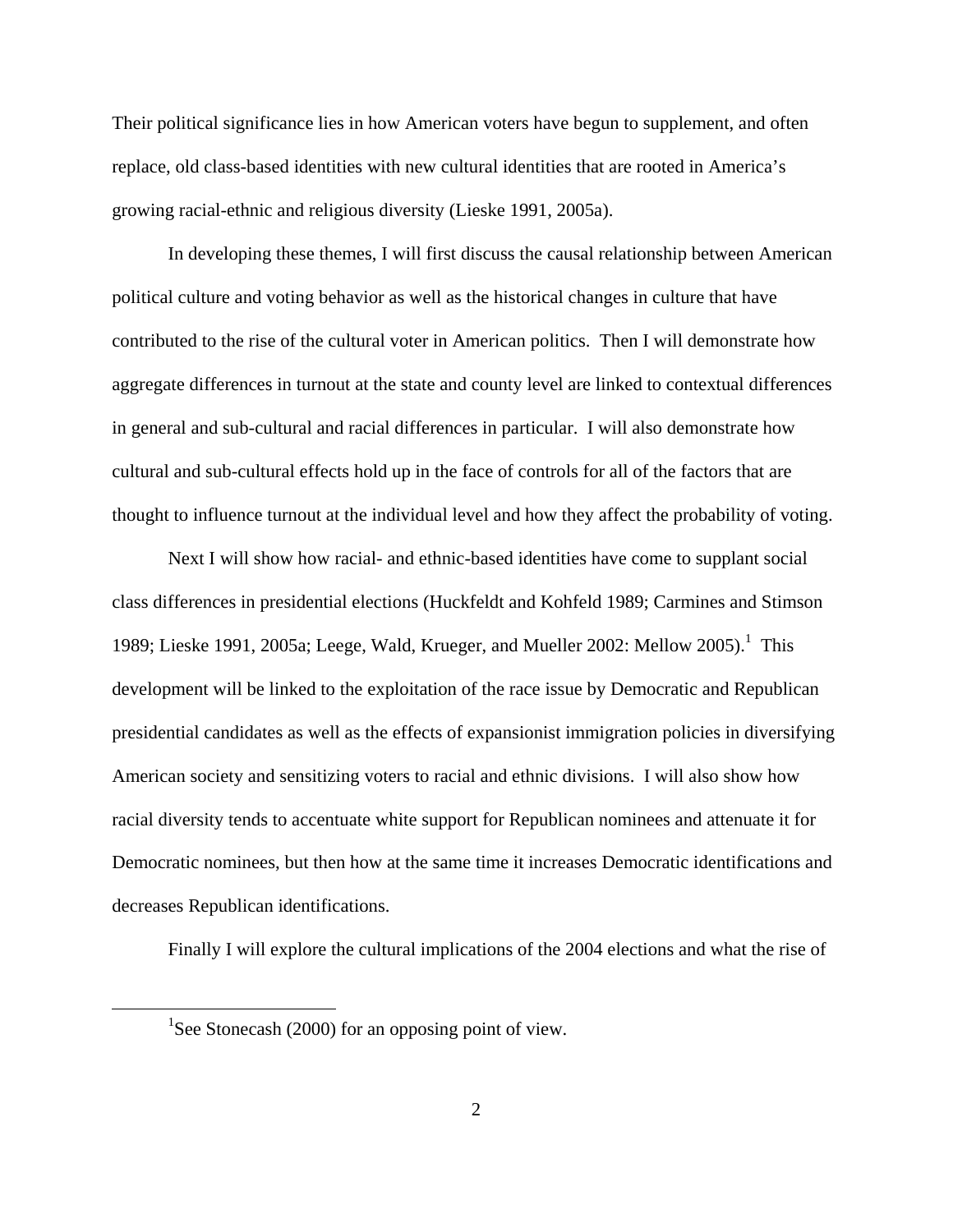the cultural voter means for the future of the American party system.

# **The Rise of the Cultural Voter**

To begin, what is culture? Why does it matter? And who is the cultural voter? Fundamentally, culture can be conceived as "a way of life" and a system of shared values that legitimate preferred social relationships (Wildavsky, 1987). Culture matters in American politics because it helps shape: (1) people's social identities, (2) societal norms of behavior, and (3) prevailing standards of political legitimacy (Dreitzel, 1977; Wildavsky 1987). Since these tend to vary by state and region, cultural scholars like Daniel Elazar have found it useful to distinguish political subcultures from each other. According to Elazar (1970), a political subculture consists of the political values, beliefs, attitudes, and patterned forms of behavior that differentiate a geographical grouping of people.

What appears to differentiate people for the most part are their racial and ethnic origins, religion, social class, historical settlement patterns, dialect, and regionalism. Based on the historical and cultural differences that distinguish three early waves of British settlement to the United States, Elazar (1984, 1994) has identified three core subcultures–respectively the moralistic, individualistic, and traditionalistic–that interacted with each other, and then with later waves, to form nine distinctive subcultures that represent dominant and subordinate mixtures of his three core subcultures. $2$ 

 <sup>2</sup> <sup>2</sup>Unfortunately, Elazar's typology does not include the Border peoples, who constitute the fourth and by far the largest wave of British immigrants (Fischer 1989).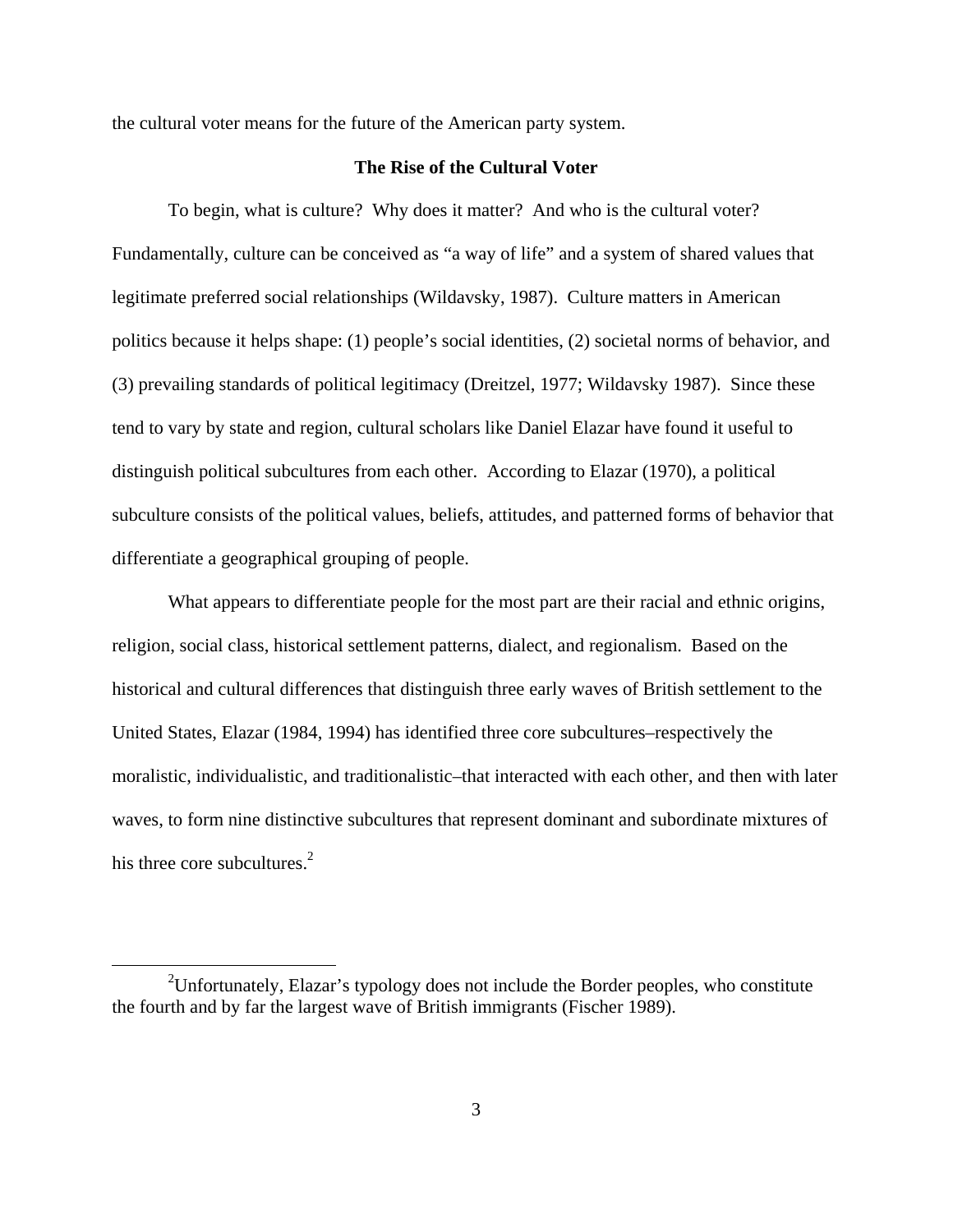What mostly distinguishes one subculture from another are the dominant racial-ethnic groups and religious belief systems that are found in each subculture. But as Rodney Hero (1998) has noted, there is a moderate to strong correlation at the state level between Sharkansky's unidimensional measure of Elazar's typology and a summated index of racial and ethnic diversity.<sup>3</sup> Thus Elazar's moralistic subculture is the most racially homogeneous; his traditionalistic subculture is the most diverse; and his individualistic subculture falls in between.

Based on these theoretical distinctions, cultural voters can be viewed first, as individuals whose voting behavior is influenced by their social identities, prevailing cultural norms, and standards of legitimacy. Based on Elazar's (1984, 1994) theory, for example, voting turnout should be highest in moralistic subcultures, which are assumed to emphasize the social and political obligations of democratic citizenship; next highest in individualistic subcultures, which are assumed to stress the material and differential benefits of organized political activity; and lowest in traditionalistic subcultures, which are assumed to be the most radically individualistic in outlook and therefore the least committed to civic norms of participation.

Second, cultural voters can be seen as individuals who vote for political candidates and identify with political parties primarily on the basis of their cultural identifications, i.e., their racial-ethnic and religious identities. To explain how the cultural identifications of voters are

 $\frac{1}{3}$  $3$  Hero (1998, 159) reports that state minority diversity accounts for 41 percent of the variation in the political culture continuum using 1980 data but only 25 percent of the variation using 1990 data. This is probably due to the time-bound nature (circa 1966) of Elazar's typology.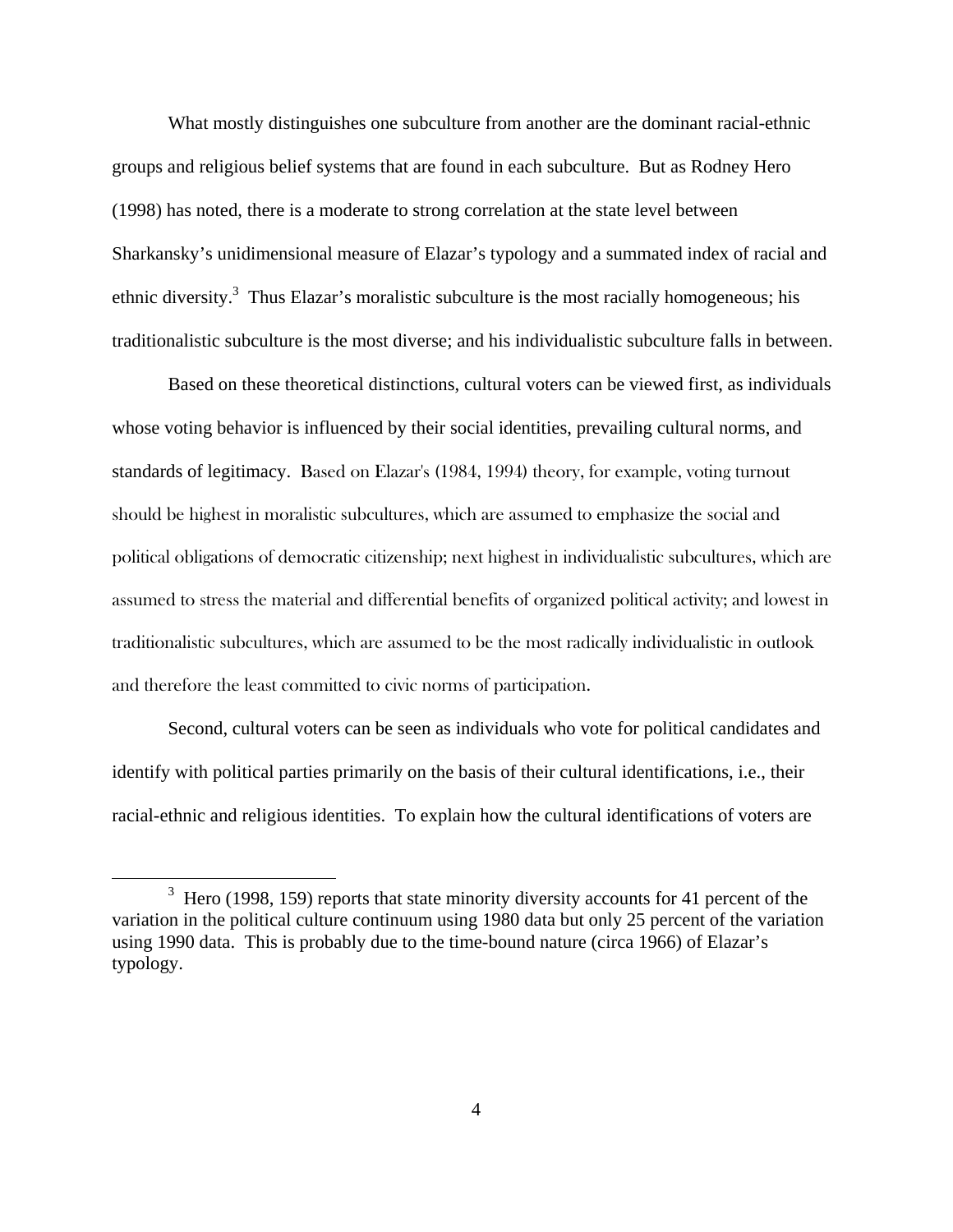translated into political identifications, cultural scholars have identified three primary mechanisms. The first emphasizes the influence of positive and negative reference group feelings in how voters view candidates and the parties. Are they like "us" or "them"? The second stresses the long-term influence of religious belief systems. Presumably voters with strong religious beliefs will gravitate toward candidates and parties who either share or elevate their religious (or secular) values and practices. The final stresses the never-ending struggle for cultural dominance. Whose values and "ways of life" will be favored or preferred by established political processes, governmental institutions, and public policies? And what groups will be best positioned to reap the benefits of American citizenship and pass them on to their posterity?

So when did the cultural voter emerge in American politics? One answer is that the cultural voter has always been around in American politics (Kelley 1979). It is just that American political scientists--given their largely  $20<sup>th</sup>$  century time horizons, liberal ideologies, and class-based perspectives--have not been able, or willing, to recognize him or her with the same facility as historians. A second answer is that some political scientists, most notably those who studied southern politics and political machines during the old Gilded Age, saw clear examples of strong and enduring patterns of racial and ethnic bloc voting (Key, 1949; Wolfinger 1962; Matthews and Prothro 1966). A third answer is that with the notable exceptions of the Border and Deep South, cultural voting patterns largely died out during the New Deal era and did not reappear again until the late 1950s and early 1960s in response to the emergence of the civil rights and social-cultural issues (Carmines and Stimson 1989; Lieske 1991; Abramowitz 1994; Leege, Wald, Krueger, and Mueller, 2002).

The emergence of these issues can be attributed to three key developments in American

5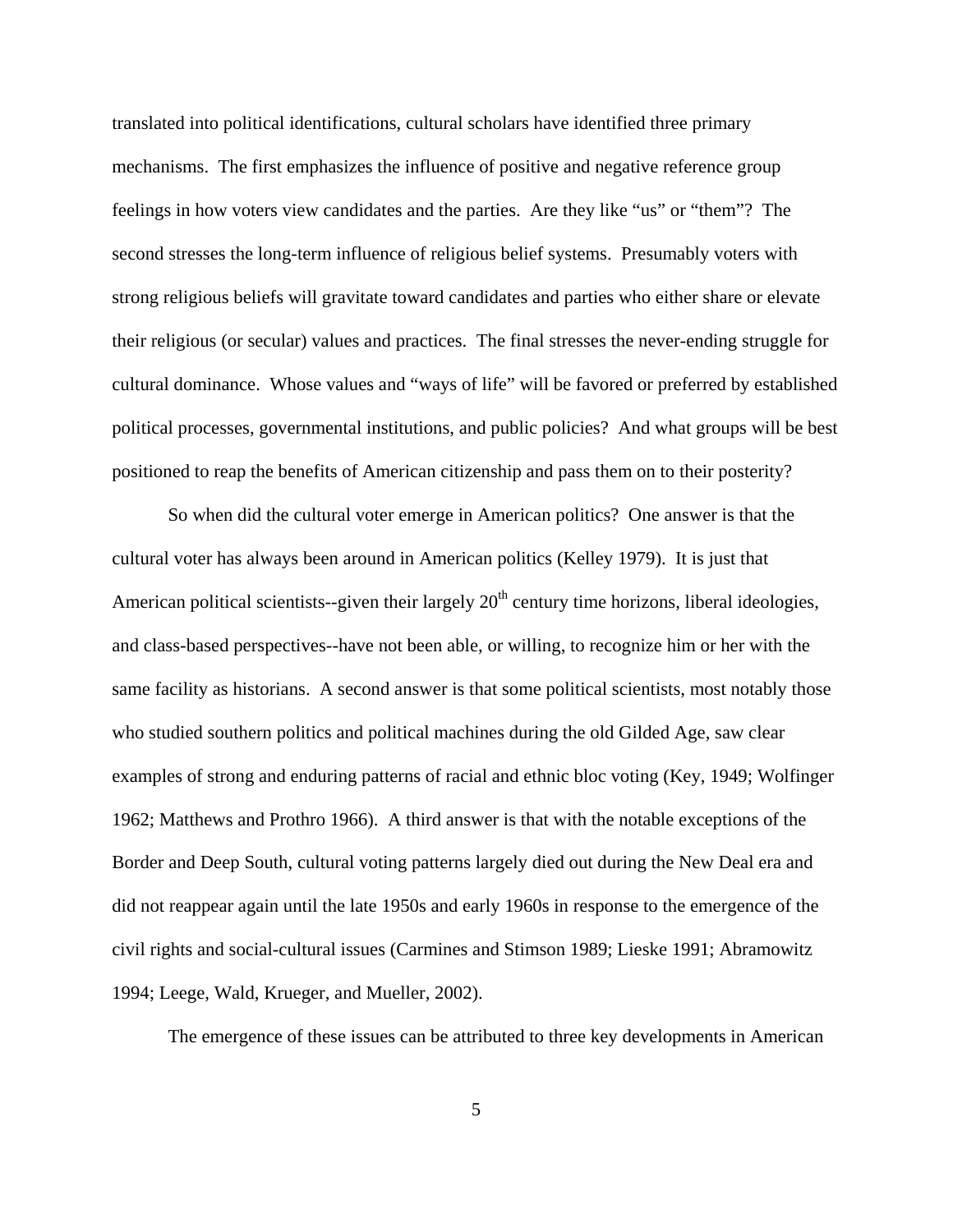politics. The first consists of changes in the national political context that were made possible by postwar prosperity, the institutionalization of the social welfare state, and the onset of the Cold War. These served to neutralize the social welfare and foreign policy issues and make them bipartisan. The second was a growing mobilization and counter-mobilization of racial and ethnic groups by presidential candidates and the civil rights movement. During the Kennedy and Johnson administrations, liberals in the Democratic Party aggressively courted the votes of racial and ethnic minorities. These overtures in turn spawned a political reaction among Republican conservatives like Barry Goldwater, Richard Nixon, and Ronald Reagan, who began to woo disgruntled Democrats, primarily white southerners and white ethnics. A final impetus has been the gradual racial transformation and diversification of American society through expansionist immigration policies that will reduce whites to minority status by the middle of the  $21<sup>st</sup>$  century. We can now examine the evidence for the rise of the cultural voter in American electoral politics.

#### **Cultural and Sub-cultural Effects on Voting Turnout**

### State-level Results

Table 1 presents the results of regressing turnout with selected indicators of economic development, political culture, and social diversity at the state level. Clearly the best predictors of turnout are those that reflect a state's political culture and its social diversity. As expected, states with moralistic subcultures and predominantly white and culturally homogeneous populations tend to have significantly higher rates of turnout than states with individualistic or traditionalistic subcultures and large concentrations of racial and ethnic minorities. In fact, the correlations for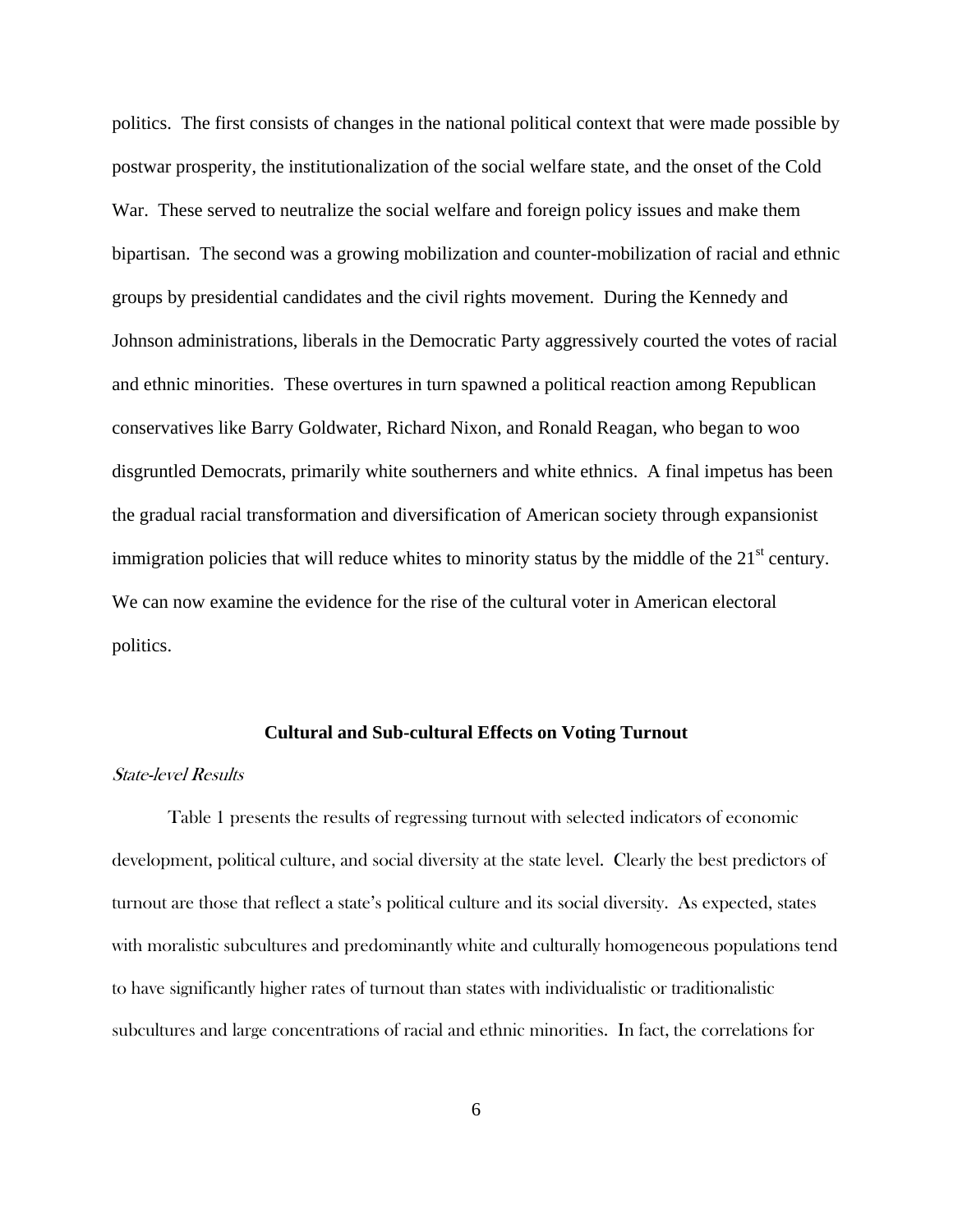Sharkansky's (1969) unidimensional index of Elazar's typology and percent minority appear to be mirror opposites of each other.

## Table 1 about here

The strong negative correlation between turnout and an index of southernness probably reflects both the higher concentrations of racial minorities and the more radically individualistic subcultures that are found in racially bifurcated southern states. The moderate, positive correlations between turnout and prior support for the progressive candidacy of Robert LaFollete as well as contemporary support for female state legislators appear to reflect the enduring legacy of progressive politics in states with moralistic subcultures.

Because some of the indicators of social diversity are linear combinations of each other, I restricted the regression analysis to standard indicators of economic development, political culture, and social diversity that are the most strongly correlated with voting turnout. They are respectively: (1) the violent crime rate, (2) Skarkansky's (1969) unidimensional index of Elazar's typology,<sup>4</sup> and (3) percent minority. The three indicators are able to account for almost three-fifths of the total variation in turnout among the American states. Based on a comparison of the standardized regression coefficients, it is clear that differences in political culture are slightly more important in predicting differences in voting turnout than differences in minority concentration.

Since the standardized regression coefficient for the violent crime rate is not statistically significant, I explored the joint effects of political culture and minority concentration by means of

 $\frac{1}{4}$ <sup>4</sup>The indexed values are: (1) traditionalistic, (2) traditionalistic-individualistic, (3) traditionalistic-moralistic, (4) individualistic-traditionalistic, (5) individualistic, (6) individualistic-moralistic, (7) moralistic-individualistic, and (8) moralistic.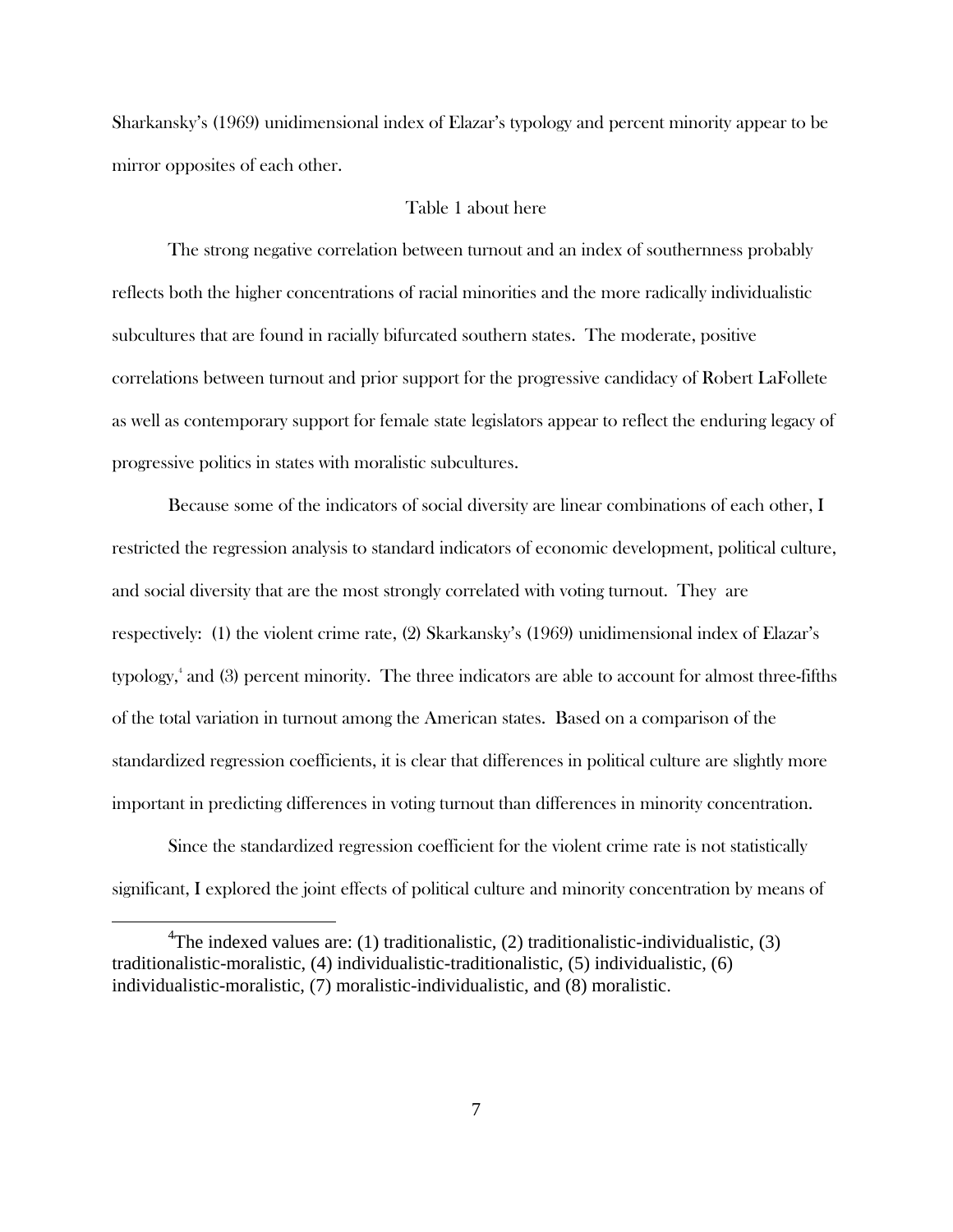covariance analysis. To simplify the analysis, I collapsed Elazar's traditionalistic, traditionalisticindividualistic, and traditionalistic-moralistic classifications into a combined "traditionalistic" category; his individualistic-traditionalistic, individualistic, and individualistic-moralistic classifications into an "individualistic" category; and his moralistic-individualistic and moralistic classifications into a "moralistic" category. The tests for differential slopes, differential intercepts, and differential slopes and intercepts were statistically significant at the .032, .002, and .001 respectively. Table 2 presents the results of regressing turnout on percent minority for each of the three dominant types of political subculture. Figure 1 displays the three linear equations that were fitted to the data.

#### Table 2 and Figure 1 about here

The correlation results show that minority concentration is strongly associated with declining turnout in moralistic and individualistic subcultures but only weakly associated with it in traditionalistic subcultures. The regression results show that each percentage increase in minority concentration reduces voting turnout on average by one-half percent in moralistic subcultures, by about one-fourth percent in individualistic subcultures, and hardly at all in traditionalistic subcultures. This suggests that racial and ethnic diversity attenuates turnout the most in moralistic subcultures, next most in individualistic subcultures, and only marginally in traditionalistic subcultures. Unfortunately, the aggregate data do not allow us to infer whether the depressant effects of diversity on turnout are due to the lower odds of electing minority candidates, the greater cultural isolation of racial minorities in moralistic and individualistic subcultures, or some other contextual dynamic.

#### County-level Results

Table 3 presents the results of correlating and regressing county turnout data on selected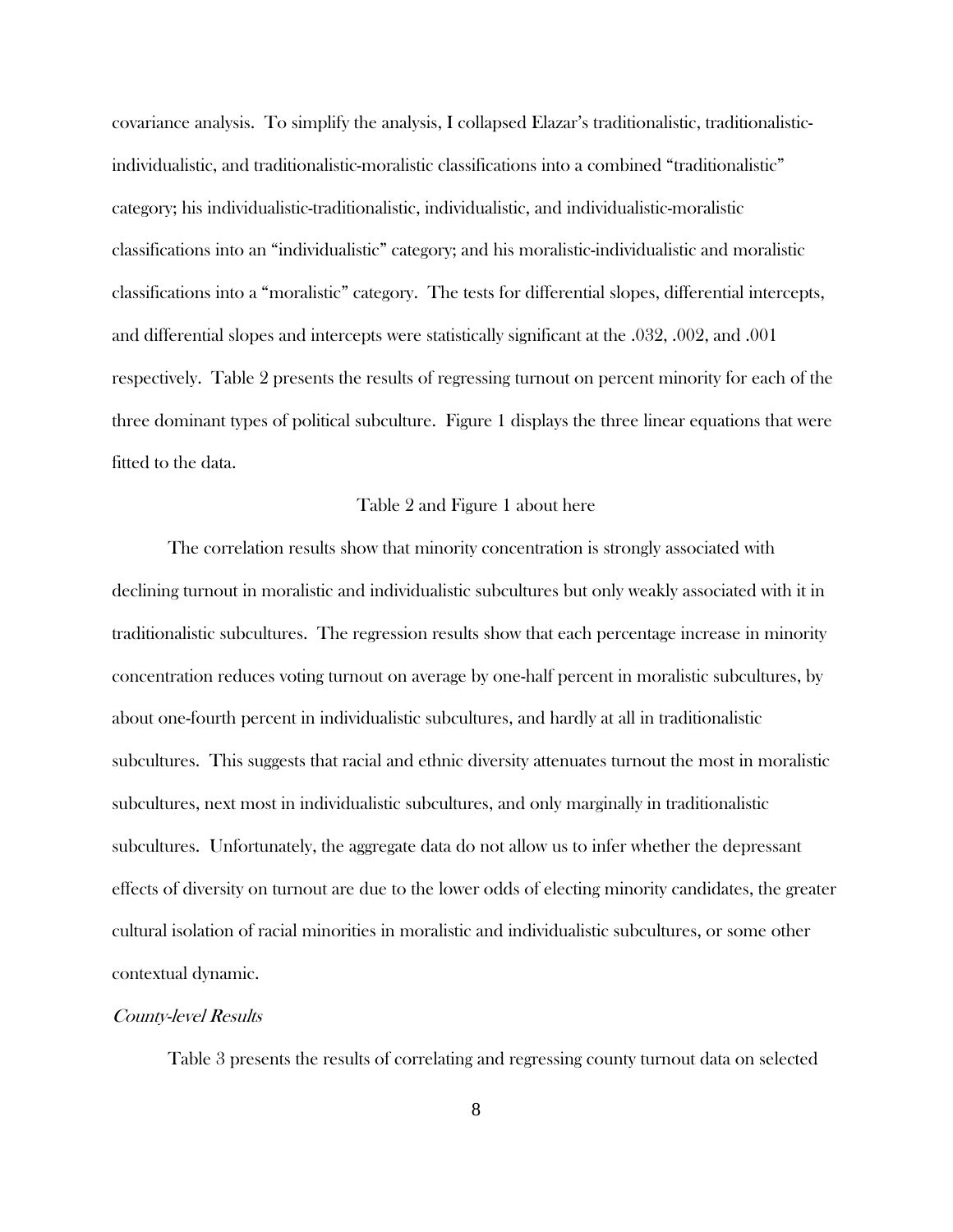indicators of racial diversity, political culture, and partisanship. $\delta$  Since the variables that measure party registration and party vote preference are linear combinations of each other and highly inter-correlated, I first restricted the regression analysis to two linearly independent measures of party registration (Model 1); and then to two linearly independent measures of party vote preference (Model 2).

 $\frac{1}{5}$ The index of racial homogeneity is a "deviations" based measure that is the reciprocal of Amemiya's index of economic differentiation (Coulter 1989, 48-9). The measure of political culture represents a slight modification of Sharkansky's unidimensional index, since it draws on Elazar's nine-fold classification of sub-state regions as opposed to his eight-fold classification of the American states. Elazar designates the additional sub-state region as a "moralistictraditionalistic" subculture to fit the merging of dominant moralistic (Anglo) and subordinate traditionalistic (Latino) streams in parts of the desert Southwest, most notably Arizona. Using Elazar's sub-state designations, I classified each county into one of his nine sub-state classifications and then ranked it along a unidimensional continuum ranging from 1, a pure traditionalistic subculture to 9, a pure moralistic subculture. The indexed values are: (1) traditionalistic, (2) traditionalistic-individualistic, (3) traditionalistic-moralistic, (4) individualistic-traditionalistic, (5) individualistic, (6) individualistic-moralistic, (7) moralistictraditionalistic, (8) moralistic-individualistic, and (9) moralistic. Political partisanship in measured in two ways: first by the proportion of all registered voters who are Democratic, independent, or Republican; and second by the proportion of the presidential vote received by the Democratic, leading independent, and Republican nominees.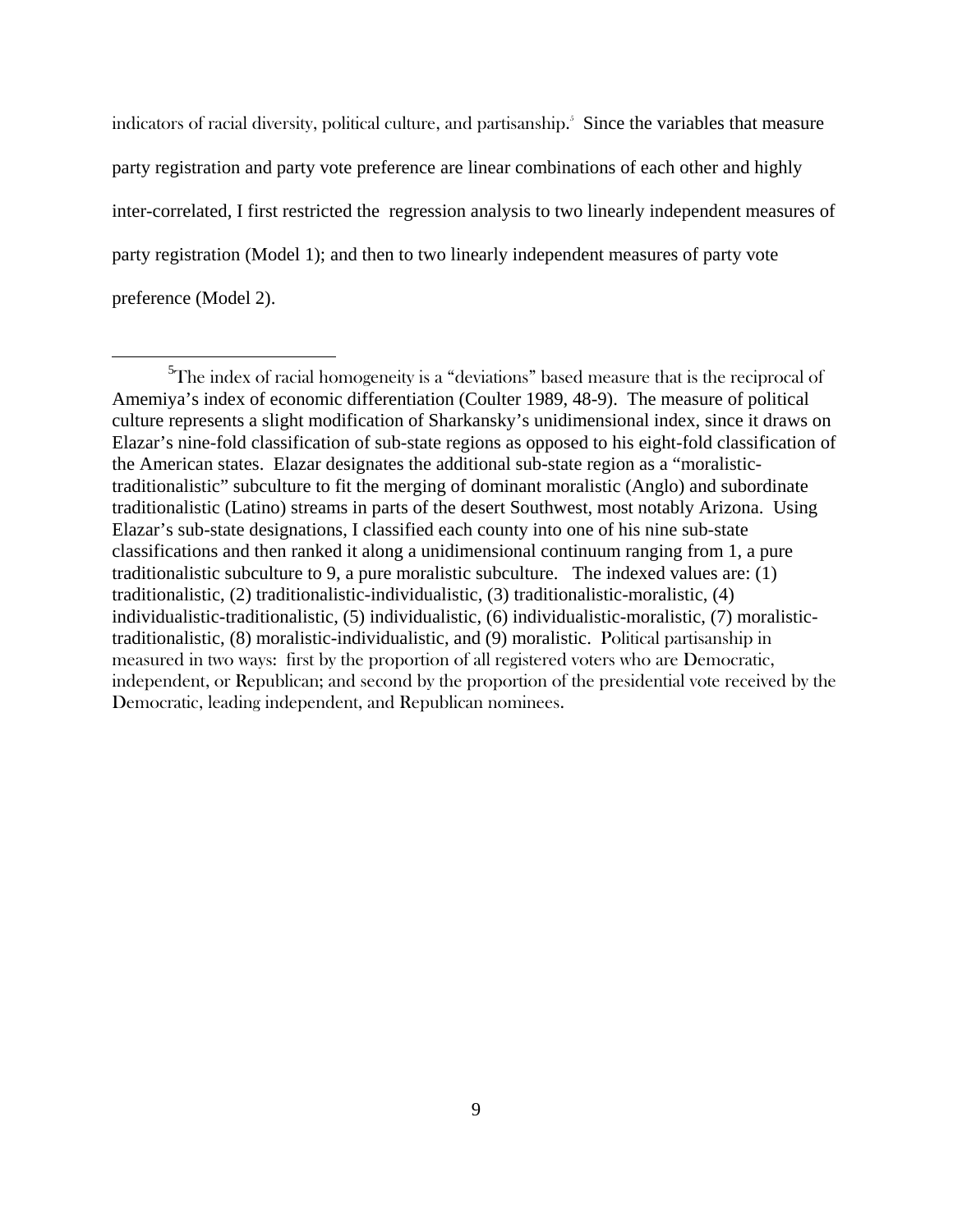#### Table 3 about here

The results show in each case that the variable with the strongest correlation *and* highest standardized regression coefficient with voting turnout is the modified Sharkansky index of Elazar's typology. But as expected, the measure of racial homogeneity does almost as well. Once these variables are entered in the two regression analyses, differences in party registration and party vote preference are virtually insignificant. This suggests that at the county-level of analysis, voting turnout has little to do with political partisanship but a lot to do with culture. *Individual-level Results*

Table 4 presents the results of regressing voting turnout at the individual level on 18 cultural, social, and political indicators (Lieske 2005b). It is a very demanding test of cultural and sub-cultural effects because I compare how the effects of political culture and subculture stack up against all of the other factors that have been found to influence voting turnout in U. S. presidential elections including education, age, strength of partisanship, political interest, political efficacy, and electoral mobilization. The data on reported turnout and the independent variables in the probit model are drawn from the 1960-1988 NES cumulative data file. The reported mean slopes represent the average percentile change in the probability of voting for each standard-deviation unit of change from the mean in a given independent variable. All things equal, indicators with the highest mean slopes exert the greatest effects on voting turnout.

## Table 4 about here

With the exception of the internal efficacy indicator, all of the variables are statistically significant at the .001 level or higher. In particular, the results show that whites, reformational Protestants, Christians and Jews, regular church-goers, people with more education and higher occupational status, working women, middle-aged persons, married couples, men, residents of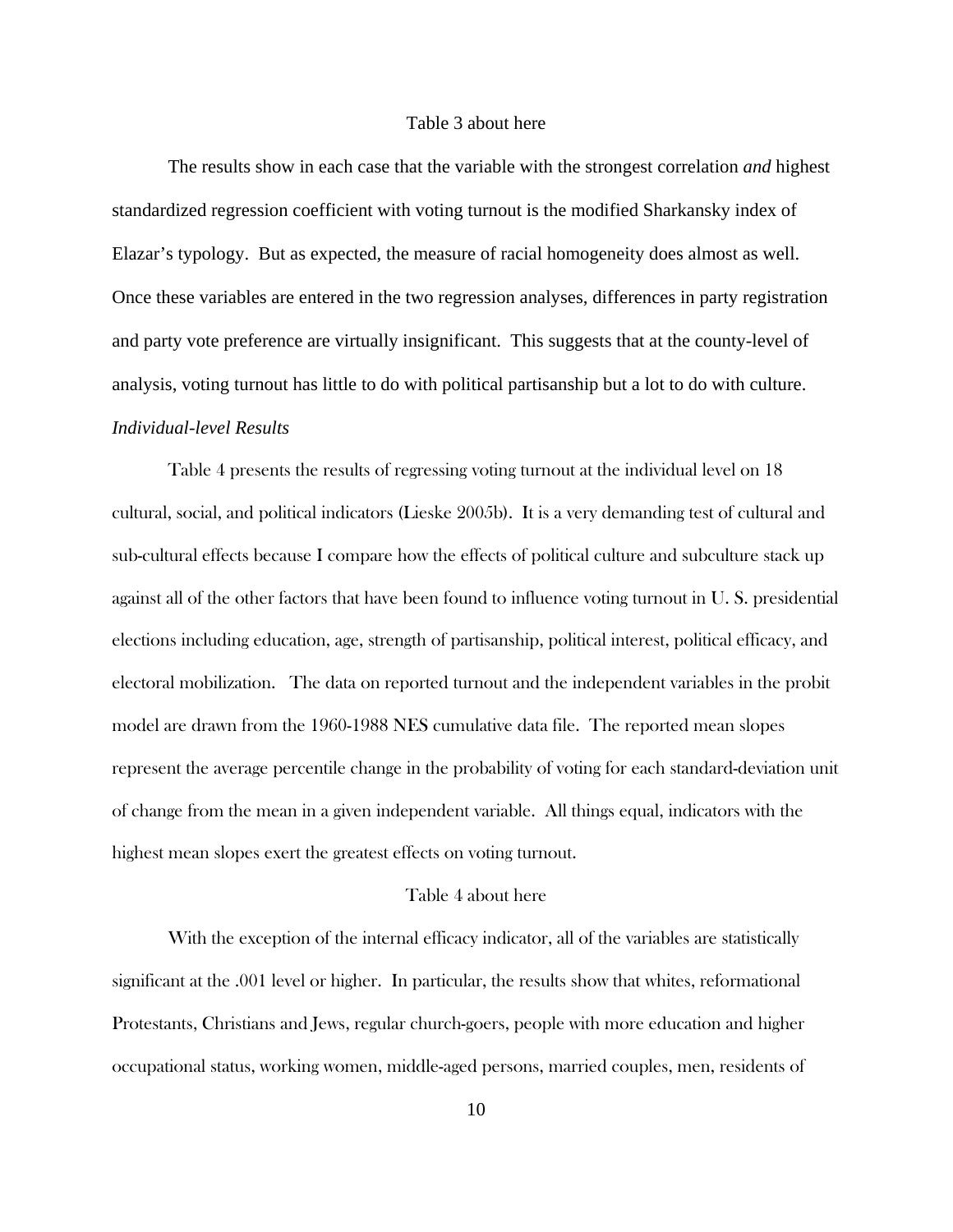moralistic subcultures, party stalwarts, the politically efficacious, and the politically interested are more likely to vote than other groups.

Perhaps one of the more surprising results, at least for survey researchers, is the demonstrated effects of political subculture on turnout. In the face of some seventeen multivariate controls, this test represents one of the most rigorous and demanding applications of Elazar's theory to individual voting behavior. Moreover, the index of Elazar's typology employed in this study represents one of the stronger and more consistent correlates of voting turnout throughout the 1960-1988 time period. Another noteworthy result has to do with the marked attenuation of the probit coefficient for race in the face of stepwise controls for other social characteristics. This reduction probably reflects the generally higher rates of social connectedness–due to educational attainment, occupational status, marital status, male civic involvement, and age–that are found in the white population (Teixeira 1987, 1992; Putnam 2000).

With these points in mind, we can now consider the marginal effects of the variables in the model on turnout and turnout decline. Estimates of the marginal effects of the model variables on turnout in 1960 and 1988 as well as on turnout decline between 1960 and 1988 are presented in Table 5.<sup>7</sup> The results show that from 1960-1988 age, not education, exerted by far the greatest marginal effect on turnout as well as turnout decline. .

## Table 5 about here

The marginal effect of education on turnout increased markedly between 1960 and 1988,

 <sup>6</sup>  ${}^{6}$ This was true for earlier elections as well. In fact, its .31 correlation with turnout in 1952 actually exceeded that of any other indicator including political interest (.30), race (.29), education (.25), and party strength (.17).

 $^7$ See Lieske (2005b) for the statistical formulas that were used.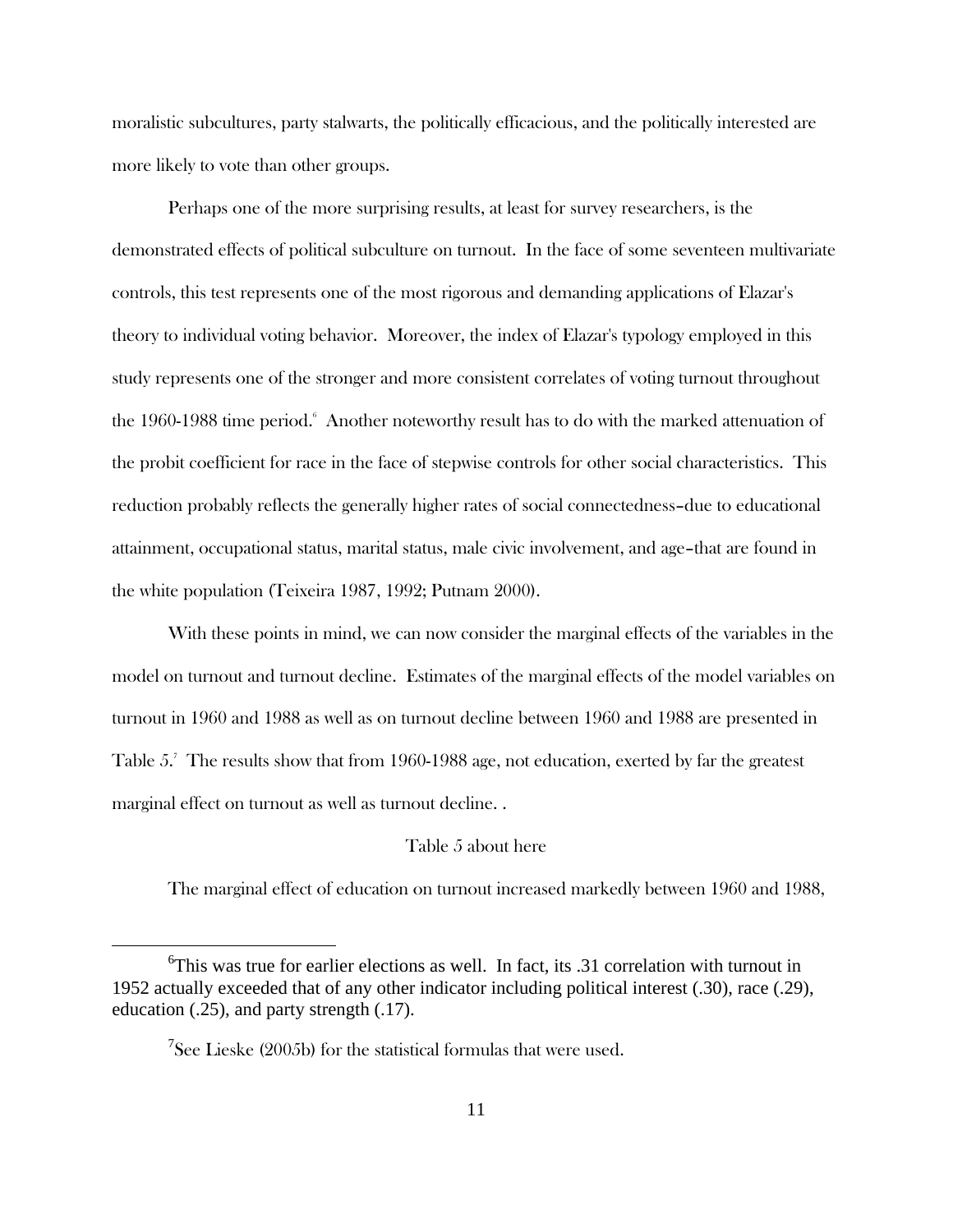but it still remained some 40% less than the effect of age. Moreover, its effect on turnout decline was not much greater than the effect of religiosity. As expected, political interest and party strength exerted significant effects on turnout in 1960 and 1988, but their contributions to turnout decline are slightly less than for religiosity. After political interest and party strength, the variables that exert the next greatest effects on turnout are respectively religiosity, Sharkansky's unidimensional index of Elazar's typology, marital status, and race. Although race does not appear to have much direct impact on the post-1960 decline in turnout, its reduced effects are largely due to the collinearity of race with religious affiliation, religiosity, and political subculture. Finally, the mobilization of Christians and Jews during the 1960 presidential campaign increased expected turnout by as much as four percent.

We can now explore some of the interactive implications of political culture and subculture on voting turnout that follow from their inclusion in the analysis and the probit methodology that was used to fit the data. Figures 2-4 present plots of the probability of voting as a function of education and age controlling for either religiosity or political subculture. In Figure 2 the "faithful" are those who report going to church every week or regularly; the "secular" are those who say they never go to church. In Figures 3 and 4 the "moralistic," "individualistic," and "traditionalistic" subcultures represent "pure" types on the Sharkansky index of Elazar's typology.<sup>8</sup> All other variables were set at their mean or average values for the 1960-1988 time period.

#### Figures 2-4 about here

Figure 2 shows that the educational gradient for faithful church-goers is more flat or

 <sup>8</sup> <sup>8</sup>They were obtained by substituting respectively the values of 7, 4, and 1.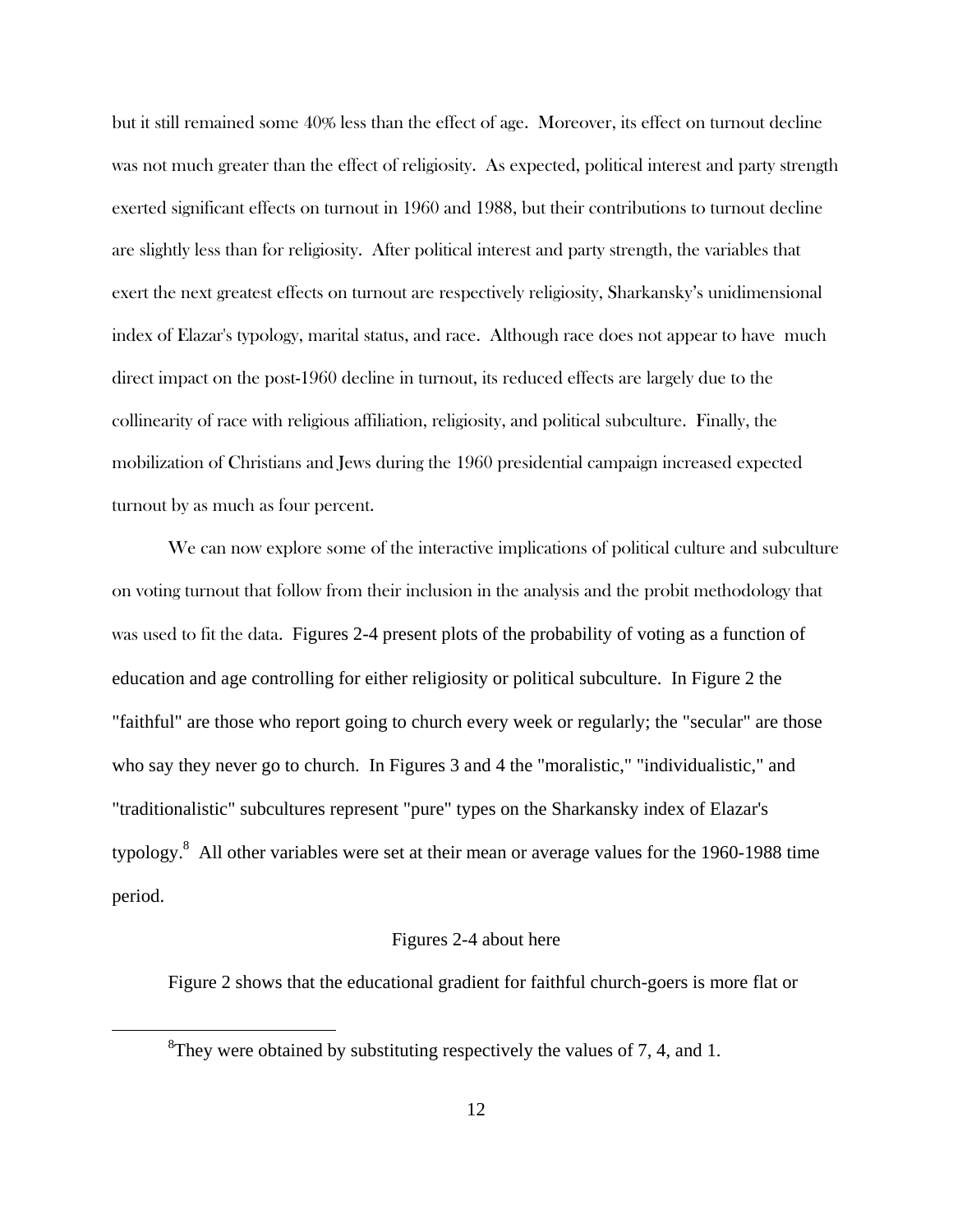shallow than for non-church-goers. It also demonstrates that religiosity has the greatest differential impact on Americans with less than a high school education. Empirically, this result suggests that religiosity is a cultural resource that compensates for low levels of education. But the effects of religiosity extend even to higher levels of education. Thus the probability of voting for a high school graduate who attends church regularly is actually greater than for a college graduate who never goes to church.

Figure 3 demonstrates a similar pattern for the joint effects of education and political subculture. Although the benefits of a supportive cultural environment extend to all educational groups, the differential effects of subculture are greatest for "average" respondents with a high school education or less. Depending on education, the probability of voting for a resident of a moralistic state is from 7-15 percent higher than for a resident of a traditionalistic state. And the probability of voting for a high school graduate in a moralistic state is actually greater than for a college graduate in a traditionalistic state.

A slightly different configuration is revealed for the interactive effects of political subculture and age on the probability of voting (see Figure 4). As expected, there are significant differentials among the three subcultures when age is held constant. Depending on age, the probability of voting for a resident of a moralistic state is as much as 9-17 percent higher than for a resident of a traditionalistic state. Another interesting feature is how the differentials narrow during the prime voting years of the life cycle and how they broaden for younger and older Americans.

Collectively, the plots in Figures 2-4 demonstrate an important principle about the impact of culture on voting turnout. Namely, they show that culture has the greatest impact on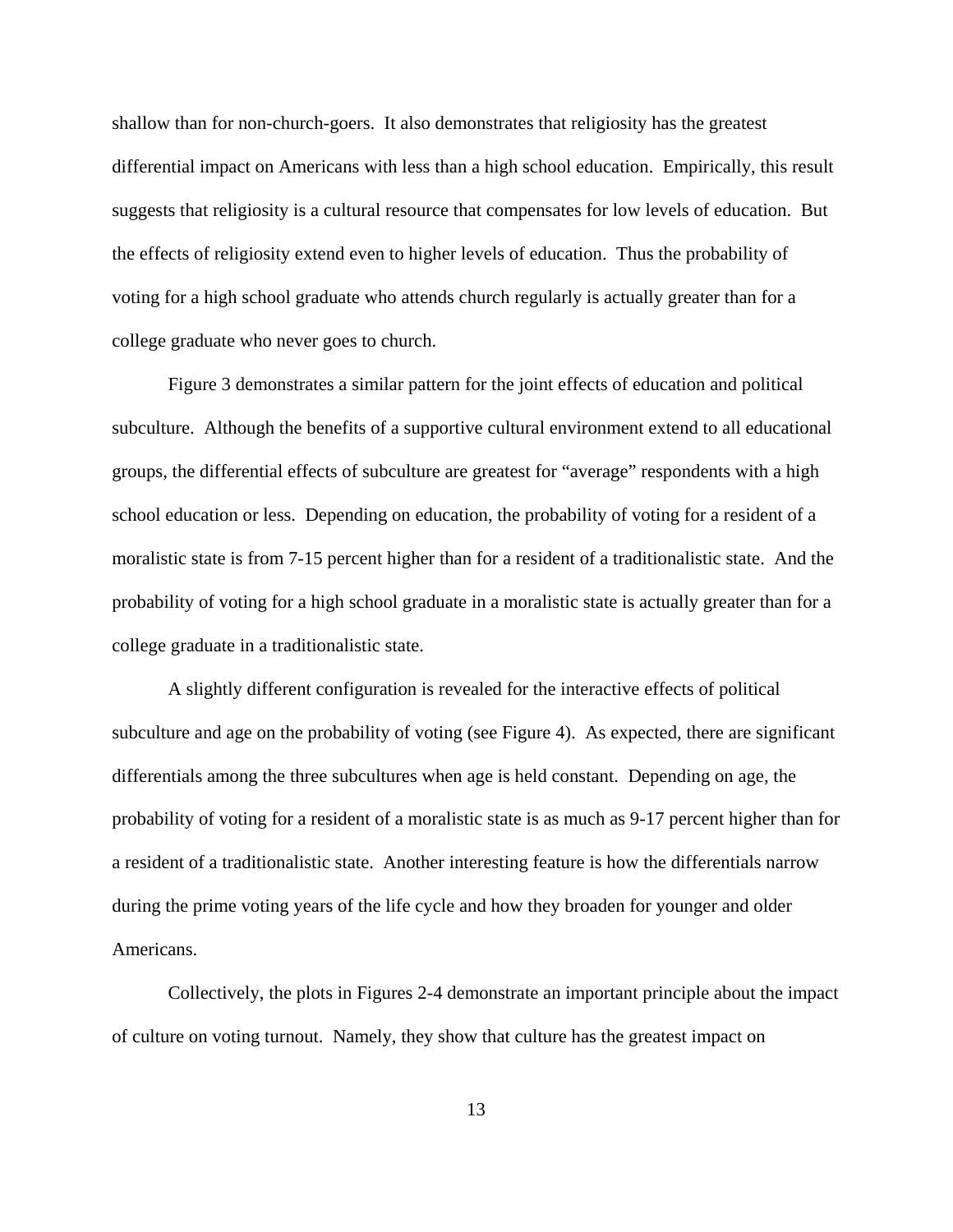individuals who by virtue of other social characteristics are the least likely to vote. Conversely, it exercises the smallest influence on individuals who are the most likely to vote. I will now show how the changing social identities of the American voter have influenced the outcomes of U. S. presidential elections and party loyalties over the past half century.

# **Social Identities and the American Voter**

## *Diversity and Presidential Voting*

How do voters decide which candidate to support in presidential elections?This study takes into consideration an important factor that, up until now, has been generally neglected by voting researchers (Huckfeldt 1979, 1983, 1984). This is the cultural context in which a voter is located. Thus in contrast to the standard model, I assume that voter preferences are shaped not only by national forces and distinctive candidate appeals but also by how voters respond and react to their immediate cultural environments.

In this revised model, candidate choice is conceived to depend on four major socializing agents--racial-ethnic identity, religious identity, social class, and the cultural context--as well as three mediating agents--party identification, issue orientations, and candidate images--that shape voter preferences. In particular, it is hypothesized that the effects of racial-ethnic identity, religious identity, and social class on party loyalties and candidate preferences depend on the cultural context in which voters live. Thus it is assumed that in racially homogeneous settings, party loyalties and candidate preferences will tend to reflect social and religious divisions. In racially heterogeneous settings, they will tend to reflect racial and ethnic differences.

The sample consists of 20,783 respondents that were drawn from the NES Cumulative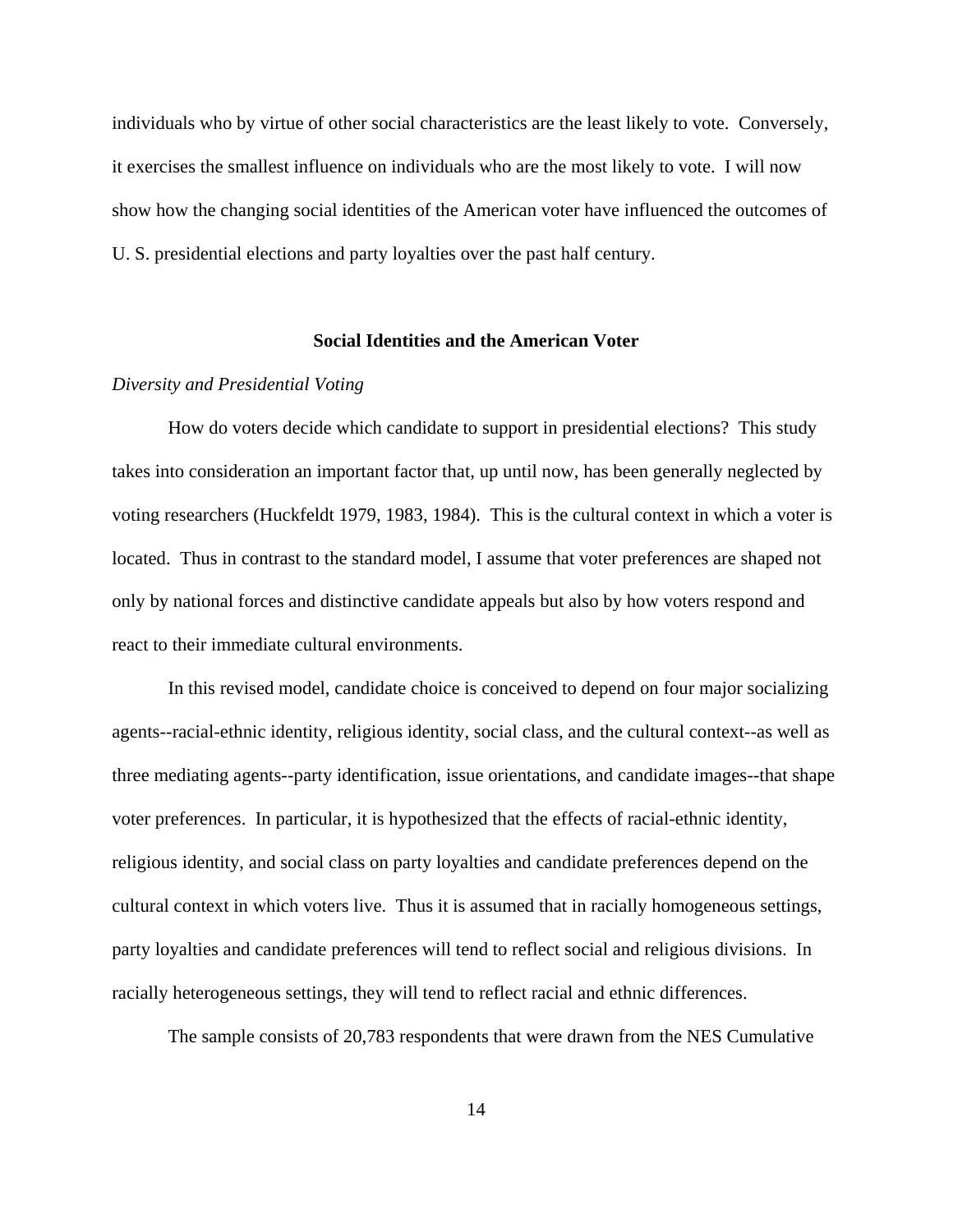Data File from 1956-1996. These were matched with county level data for the closest decennial census. Counties that were at least 90 percent white were classified as racially homogeneous or low in diversity. Counties that were less than 90 percent white were classified as racially heterogeneous or high in diversity.<sup>9</sup>

Higher and lower cut points were also explored. But in 1960, Almond and Verba (1963) favorably compared the U. S. with Great Britain and Sweden, namely as a country with a relatively homogeneous culture, high levels of consensus, and low levels of conflict. At the time the U. S. was almost 90 percent white. This cut point also provides a useful benchmark for tracking the changing racial context of American voters from 1956-1996. In the 1956 election study, 1090 respondents lived in homogeneous counties, while 554 lived in heterogeneous counties. In the 1996 study, only 434 respondents lived in homogeneous counties, while 1280 respondents lived in heterogeneous counties.

 $\frac{1}{9}$  $\rm{PData}$  for 2000 and 2004 were not included because of prohibitive restrictions on FIPS code data that have been imposed by the ANES Board of Overseers for these years. I am indebted to Edward Hasecke for creating the merged data file.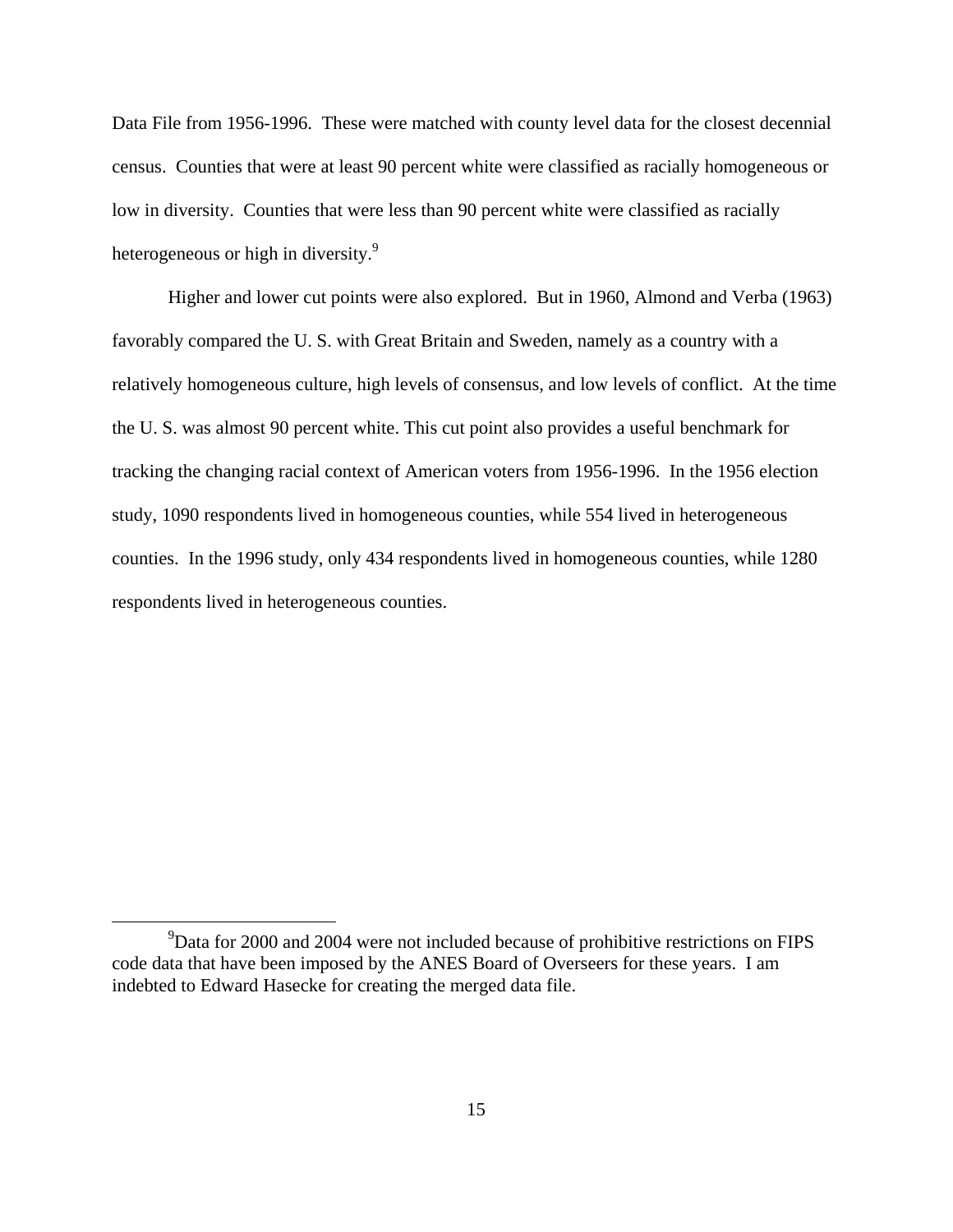Figures 5-7 present the inter-correlations between the Republican vote and three indicators of racial identity, religious identity, and social class by election year and racial diversity. The dependent variable is a dummy measure that takes on the value of zero for respondents who report voting for the Democratic presidential candidate and one for those who report voting for the Republican nominee.<sup>10</sup>

#### Figures 5-7 about here

The results show, as hypothesized, that racial identities were not important predictors of the presidential vote in racially homogeneous counties from 1956 to 1996. Conversely, beginning in 1964 we see a sharp up-tick in racial voting preferences in racially diverse counties that appears to be linked to the racially divisive candidacy of Barry Goldwater, who only carried the five Deep South states of South Carolina, Georgia, Alabama, Mississippi, and Louisiana, in addition to his home state of Arizona.

At the same time, there are significant low to moderate correlations throughout this time period between the Republican vote and Protestant identification, which as expected are slightly stronger in racially homogeneous than diverse settings. Clearly the "religious factor" played a

<sup>&</sup>lt;sup>10</sup>To measure their racial identities, I created dummy variables for respondents who indicated white or black identifications. To measure their religious identifications, I created dummies for Protestant, Catholic, and Jewish identifications. And to measure their social class position, I classified respondents by level of education and gender. College is a dummy variable that categorizes respondents into two groups, those with a high school diploma or less and those that report some college course work or more. Female is a dummy on female gender.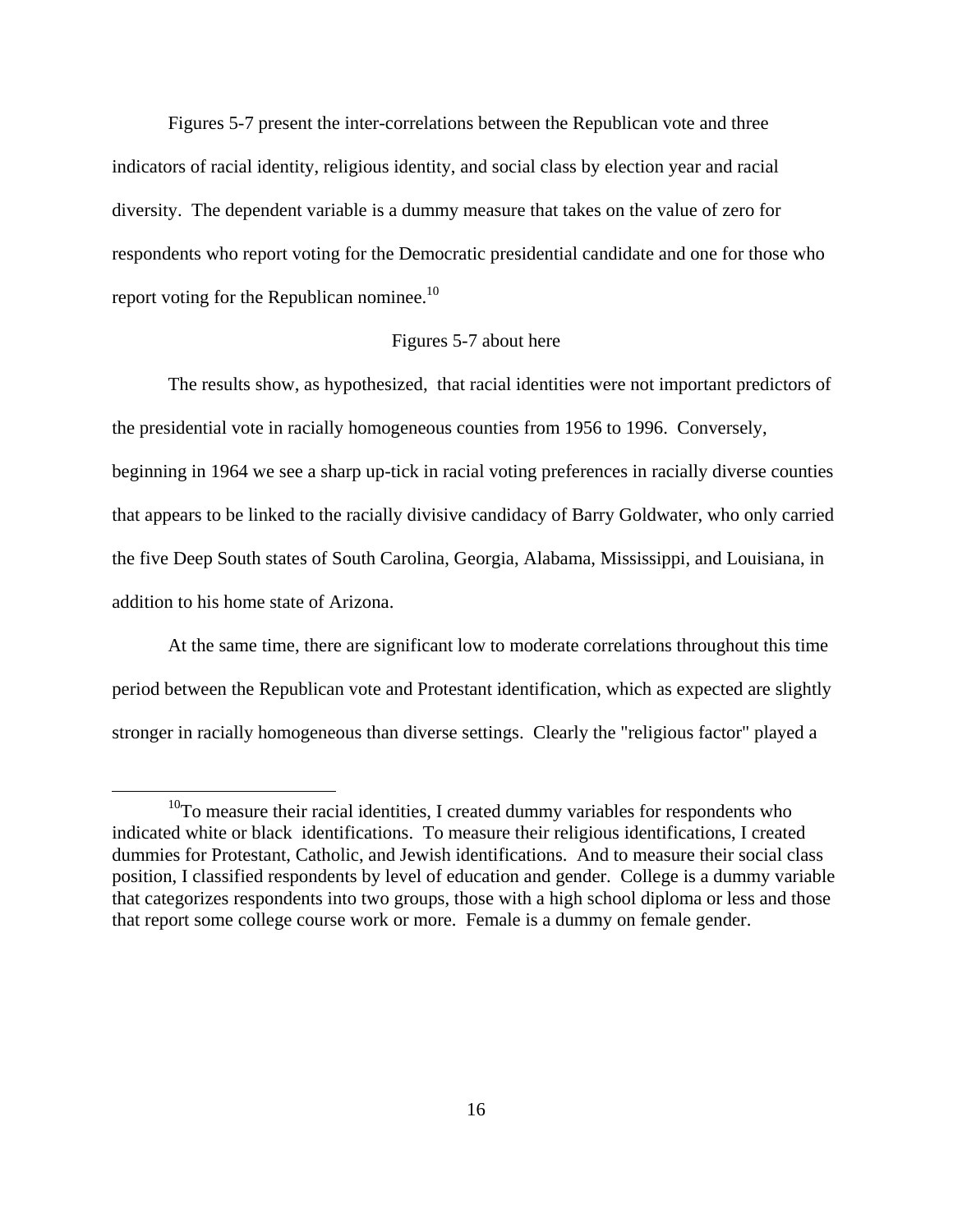crucial role in 1960 when John Kennedy's candidacy galvanized Catholic and Protestant voters. But Catholic identifications with Democratic nominees drop sharply after the 1964 election, especially in racially diverse counties, and by 1988 have reached a position of relative neutrality. Finally, the data indicate that the Democratic proclivities of Jewish voters have remained relative constant over time and appear to be relatively immune to differences in racial context.

The results for the two measures of social class show, as expected, that the strongest and most consistent class-based predictor of support for Republican candidates is college-level education. And this association seems to persist regardless of racial context. However, like those for Protestant identification, the correlations are low to moderate. The data also reveal a secular shift in the female vote from the Republican column in 1956 to the Democratic column by 1996 that also appears to be independent of racial context.

So far, evidence has been found to support a diversity hypothesis in disaggregated form. Now I subject it to a more rigorous and demanding multivariate test by first pooling the data across all election years and then regressing the Republican vote on five indicators of social identity, cultural context, and party identification<sup>11</sup>. The results are presented in Table 6. They show, as predicted, that racial identities are much more important than religious identities in structuring the presidential vote during the 1956-1996 time period. Moreover, contrary to classbased interpretations, education appears to exert no independent effects. Consistent with social identity theory, racial diversity tends to accentuate white support for Republican nominees and attenuate it for Democratic nominees. This is demonstrated by the positive regression coefficient

 $11$ Party identification is measured by the traditional seven-point scale, ranging from strong Democrat (1) to strong Republican (7).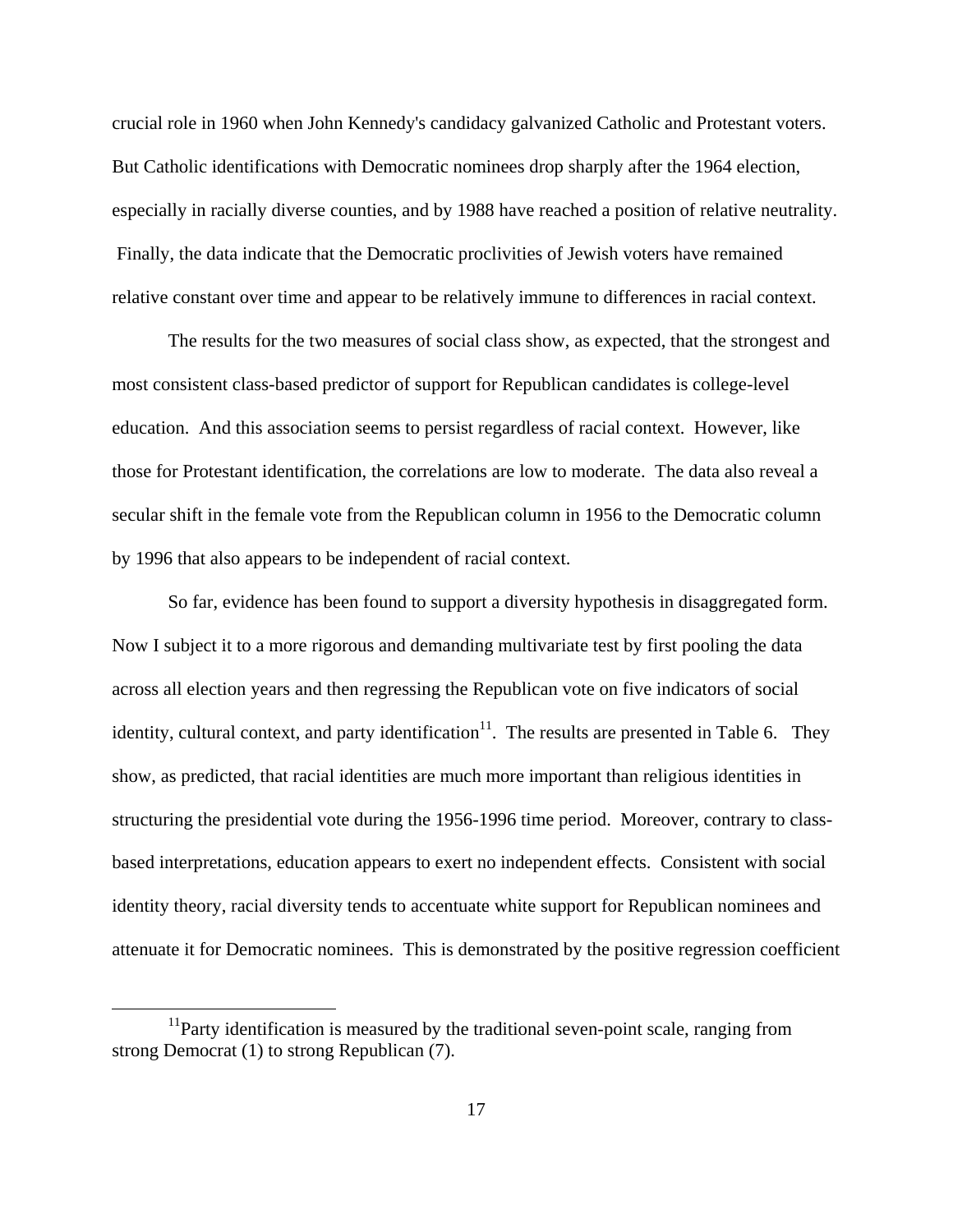for percent white. We can now turn our attention to the effects of racial diversity on party identifications.

#### Table 6 about here

#### *Diversity and Party Identification*

Figures 8-10 present the inter-correlations between Republican identification and indicators of racial identity, religious identity, and social class respectively by election year and racial diversity. The dependent variable is a dummy measure that takes on the value of zero for respondents who do not identify with the Republican Party and one for those who do.

## Figures 8-10 about here

As can be seen, there are very low correlations in the expected direction for white and black respondents who live in racially homogeneous counties. Conversely, the results show that prior to the Goldwater candidacy of 1964, white respondents were somewhat more likely to identify with the Democratic Party in racially diverse (generally southern) counties, while black respondents were somewhat more likely to identify with the Republican Party.

After this "sub-realignment," we see the generally accepted patterns of white support for the Republican Party and black support for the Democratic Party that hold to this day. However, the tidal shift of racial preferences in 1964 that occurred for white and black respondents who live in racially diverse settings cannot be overemphasized. For both racial groups they swing from low to moderate.

The results for the measures of religious identity are almost the mirror opposite of those for racial identity. Thus there are low to moderate correlations in the expected direction for Protestants and Catholics who live in racially homogeneous environments but low to negligible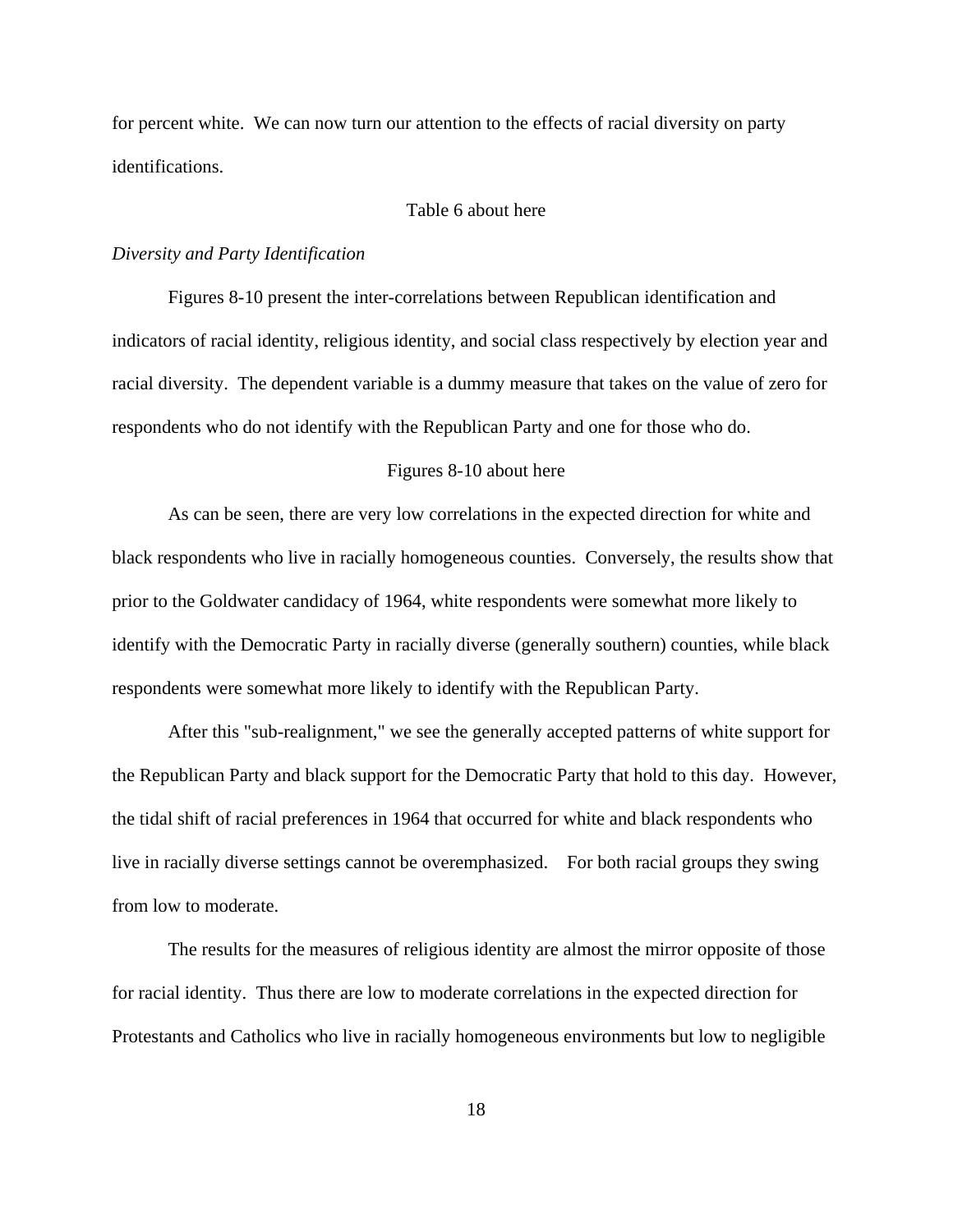correlations for those who live in racially diverse settings. At the same time, the data suggest a waning of Catholic preferences for the Democratic Party. While Jewish respondents indicate a consistent preference for the Democratic Party that appears to be independent of racial context, the correlations tend to be low.

Finally, the measures of social class appear to exert the weakest influence on party identifications. College education exhibits the highest and most consistent associations with Republican identification, but the correlations in racially diverse settings are only half as great as those for racial identity. However, the data reveal another interesting reversal in the party preferences of women that is independent of racial context. As late as 1956, women were slightly more likely to identify with the Republican than the Democratic Party. But by 1996 their partisan loyalties were firmly in the Democratic camp.<sup>8</sup> We now move to a consideration of the relative influence of racial identity, religious identity, and social class on the party identifications of the American electorate.

Table 7 presents the results of first pooling the data across election years and then regressing Republican and Democratic identification on racial identity, religious identity, social class, and cultural context. Although it was not possible to include parental party identifications as controls in the logistic regression, the selected indicators provide an acceptable fit with the data. Moreover, the results tend to confirm the predicted differential effects of racial identity, religious identity, and social class on party loyalties. Thus, those for racial identity are the

 <sup>8</sup>  ${}^{8}$ Consistent with identity theory, there are no discernable age differences in party identifications.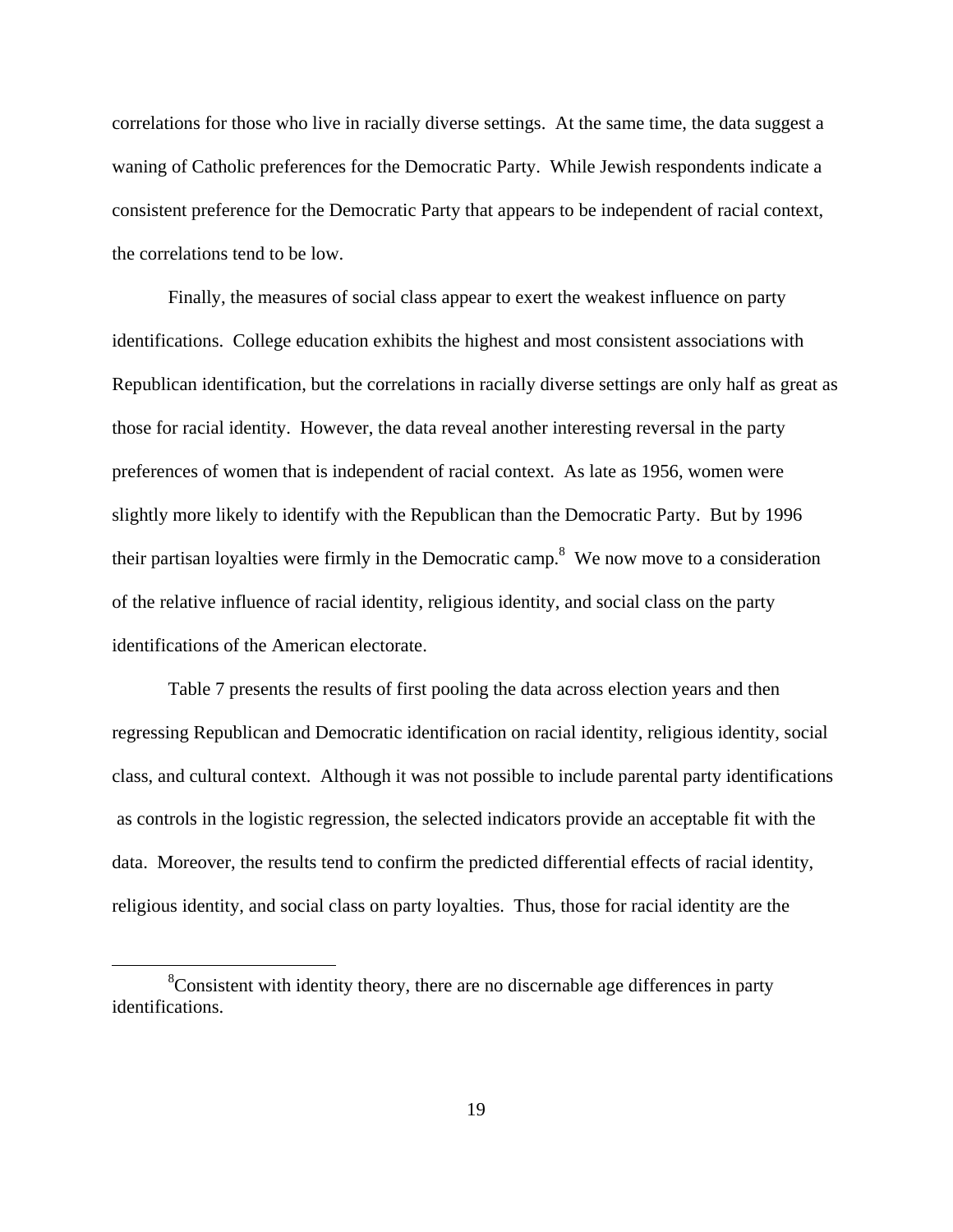greatest; those for social class are the least; and those for religious identity fall in between. In addition, the results are consistent with the well-known gravitation of new immigrant groups, who are now mostly nonwhite, to the Democratic Party. Thus the positive regression coefficient on percent white for the first regression suggests that racial diversity decreases Republican identifications; conversely, the negative coefficient for the second suggests that racial diversity increases Democratic identifications.

# Table 7 about here

## **The Cultural Implications of the 2004 Elections**

# *What happened?*

First, Republicans expanded their winning presidential coalition, both nationally and in most states. It may be recalled that in 2000 Bush won by only two electoral votes. He actually lost the popular vote to Al Gore by over 500,000 votes. He secured Florida's 25 electoral votes by a mere 537 votes.

In 2004, Bush beat Kerry by some three-and-one-half million votes nationally and carried 31 states with 286 electoral votes, 16 more than he needed. In Florida, he won the state's 27 electoral votes with a vote margin of 377,000 votes, about half of them from the mushrooming I-4 corridor (Drew and Goodnough 2004). He also added New Mexico and Iowa to his coalition, while losing only New Hampshire. It might be noted that states that went for Bush in 2000 gained eight electoral votes in the 2004 election because of reapportionment..

In the Senate, the Republicans picked up four seats including the seat formerly held by Senate minority leader Tom Daschle of South Dakota, who lost to John Thune, a pro-life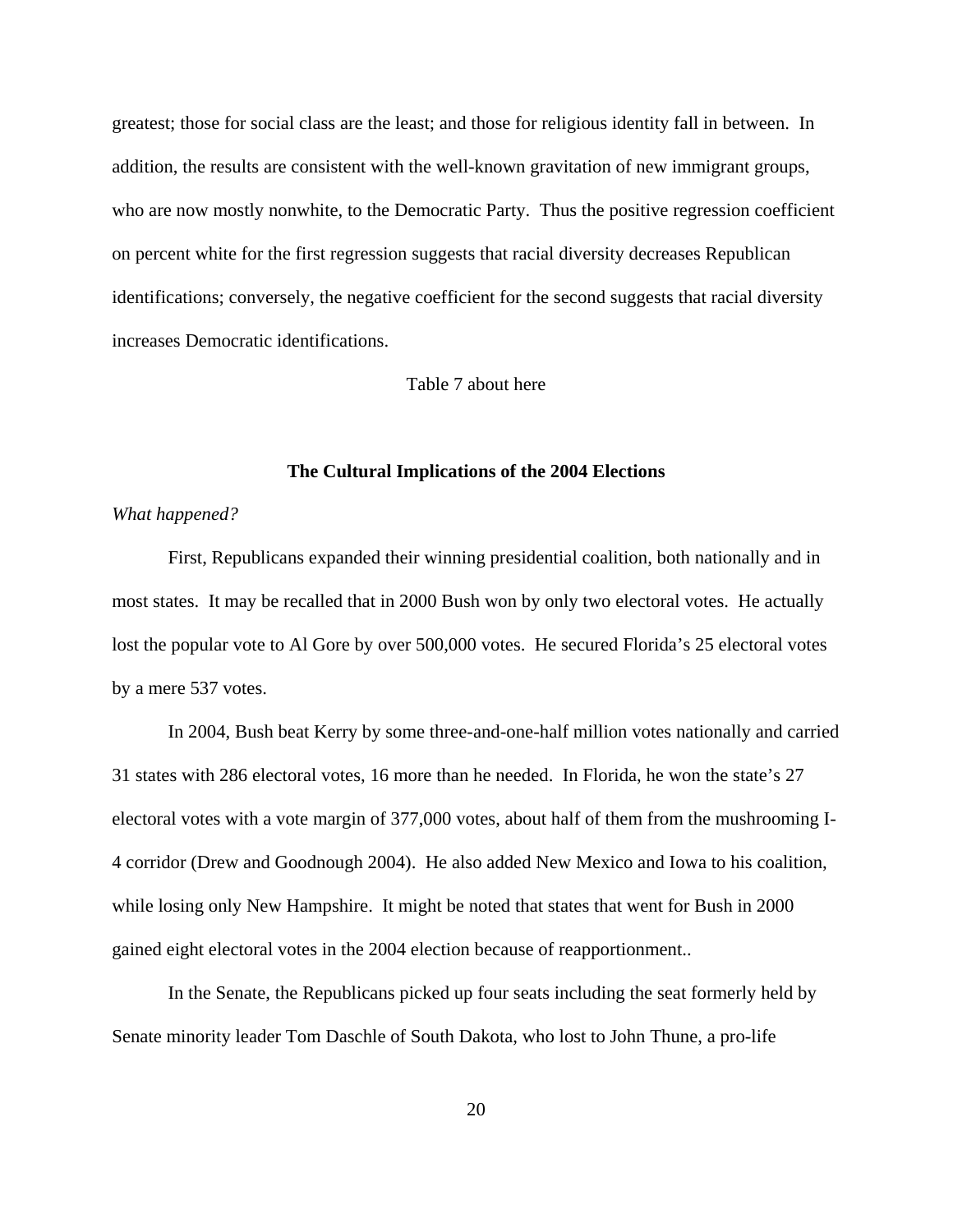Republican. In the House, the Republicans picked up seven Democratic seats, five of them in Texas, where a controversial redistricting plan pushed by House majority leader Tom DeLay redrew the state's map to make it more Republican friendly.

At the state level, the GOP and the Democrats split eleven hotly contested gubernatorial races, with the Democrats coming out on top in six states and the Republicans taking five. Overall the Republicans now control 28 governorships to 22 for the Democrats. In addition, Republicans are now in control of 20 state legislatures, while the number of state legislatures controlled by Democrats have fallen to 19. Ten states have split partisan control.

In contrast to the improving fortunes of the Republicans, the Democrats continue to be jinxed by the Kennedy curse. Since 1960, the only Democratic candidates to win the presidency have been white southerners: Lyndon Johnson in 1964, Jimmy Carter in 1976, and Bill Clinton in 1992 and 1996.

#### *Why?*

First and perhaps foremost was a surge in Republican turnout (Bumiller 2004; Drew and Goodnough 2004). Historians will likely remember 2004 as the election in which the GOP defied the conventional wisdom, namely that increased turnout would benefit the Democrats, and turned it on its head. Thus the large turnout for which Democrats had been hoping did not help Kerry the way they thought it would. According to *The New York Times,* Republicans actually surpassed Democrats in registering and turning out voters all over the country, including many states where turnout had increased the most. In fact, the *Times'* comparison of the Bush-Gore contest of 2000 with the Bush-Kerry race of 2004 shows that the Republicans were able to increase the vote for Bush by an average of three percent. This increase reportedly held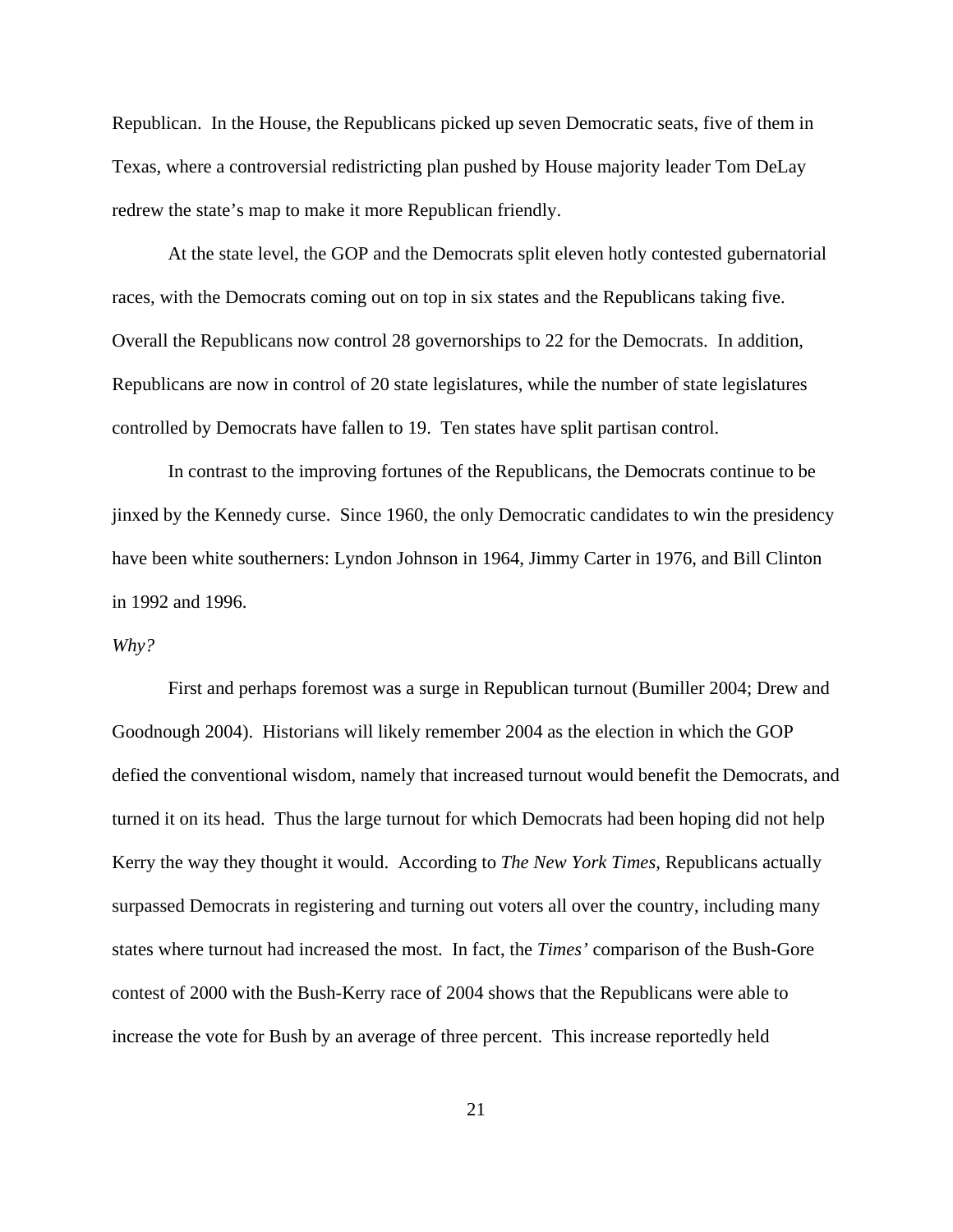irrespective of whether or not a county was carried by Bush or Gore in the 2000 election. (New York Times Staff, 2004) In addition, the Republicans were able to sharply reduce the gender gap and paradoxically increase their support among several core Democratic constituencies, including blacks, Jews, and Latinos.<sup>9</sup>

A second explanation lies in the resurgence of the so-called social-cultural issues: gun rights, abortion rights, gay rights, affirmative action, school prayer, and immigration. How did these issues play out in 2004? For one, a startling 80% of all exit poll respondents who voted for George Bush cited morality issues as uppermost in their minds. Overall the issues that mattered most to voters were moral values, cited by 22% of the respondents. But voter concerns about the economy and jobs, cited by another 20%, and terrorism, cited by another 19%, were not far behind. The war in Iraq, which pollster John Zogby thought would drive this election, came in fourth at 15%. (Seelye 2004; Zernike and Broder 2004)

Perhaps the Republican trump card in this election were white evangelical or born-again Christians, who constituted almost one out of every four (23%) voters. They voted almost four to one (78%) for Bush.

A final set of circumstances that came into play in this election was how the cultural identifications of voters affected their images of the candidates and the parties. As Democratic

 $\frac{1}{\sqrt{9}}$ <sup>9</sup>These inroads into traditional Democratic constituencies may be attributed in part to Bush's appointment of African-Americans like Colin Powell and Condoleeza Rice to top administrative positions; his strong support for the state of Israel and military intervention in Iraq, his patronization of Hispanic voters–expressing admiration for their values and speaking their language; his sensitivity to gender issues; and his image as a "compassionate conservative".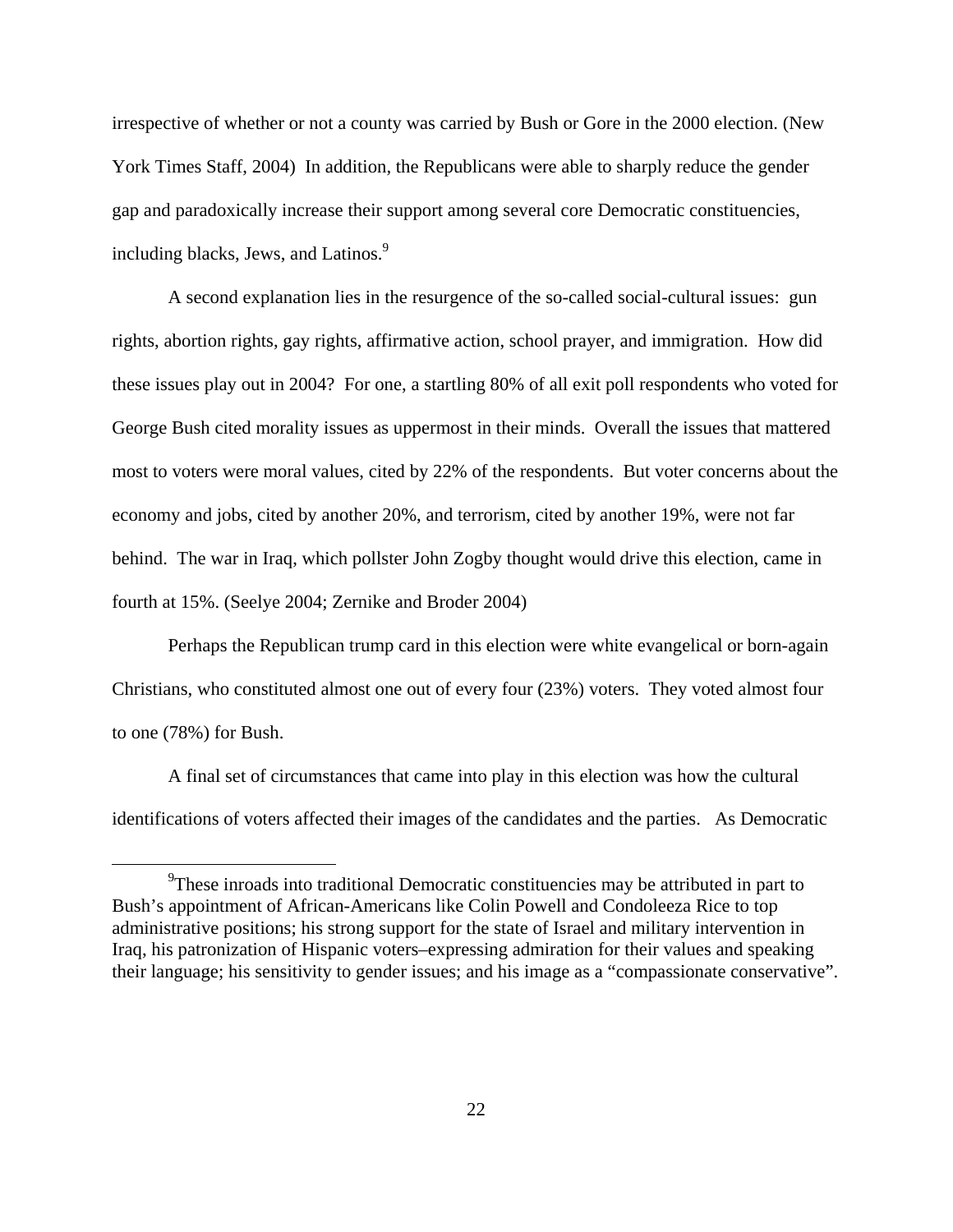Senator Evan Bayh of Indiana lamented to the *New York Times* after the election, "Too often, we're caricatured as a bi-coastal cultural elite that is condescending at best and contemptuous at worst to the values that Americans hold in their daily lives." (Nagourney 2004b, I1)

In this election the values that seemed to work for the Republicans were faith, family, integrity, and trust (Purdum 2004). Yet, as Governor Jennifer Granholm of Michigan ruefully confessed after the election, most Democrats are afraid of "saying God" and "saying that this is a country that is based on faith." (Nagourney 2004b, I1) This is perhaps why the Republicans were successful in painting the Democrats as out of the cultural mainstream in 1980, 1984, 1988, 2000, and 2004. It is ironic that few voters in this election knew that Senator Kerry delivered a heartfelt testimony of what his Christian faith meant to him at a prayer breakfast several years ago on Capitol Hill.

What is also impressive about the Bush victory was the unwillingness of traditional Republican voters to hand over the reins of power to the Democrats. It was almost as if what Bush did, or failed to do, did not matter. Forget Iraq. Forget the economy. Forget the budget deficit. Forget his embarrassing failures of leadership. Forget the debates. After all, he was their president, for better or worse. Kerry was unfit to command. And the Democrats could not be trusted. (Zernike and Broder 2004)

## *What does it mean?*

Clearly Bush and many Republicans saw their victories in the 2004 elections as an electoral mandate (Nagourney 2004a). Some, such as Richard Vigurie, the dean of conservative direct mail, even rhapsodized about a conservative revolution that would eventually privatize social security, ban same-sex marriage, remake the Supreme Court, and overturn the court's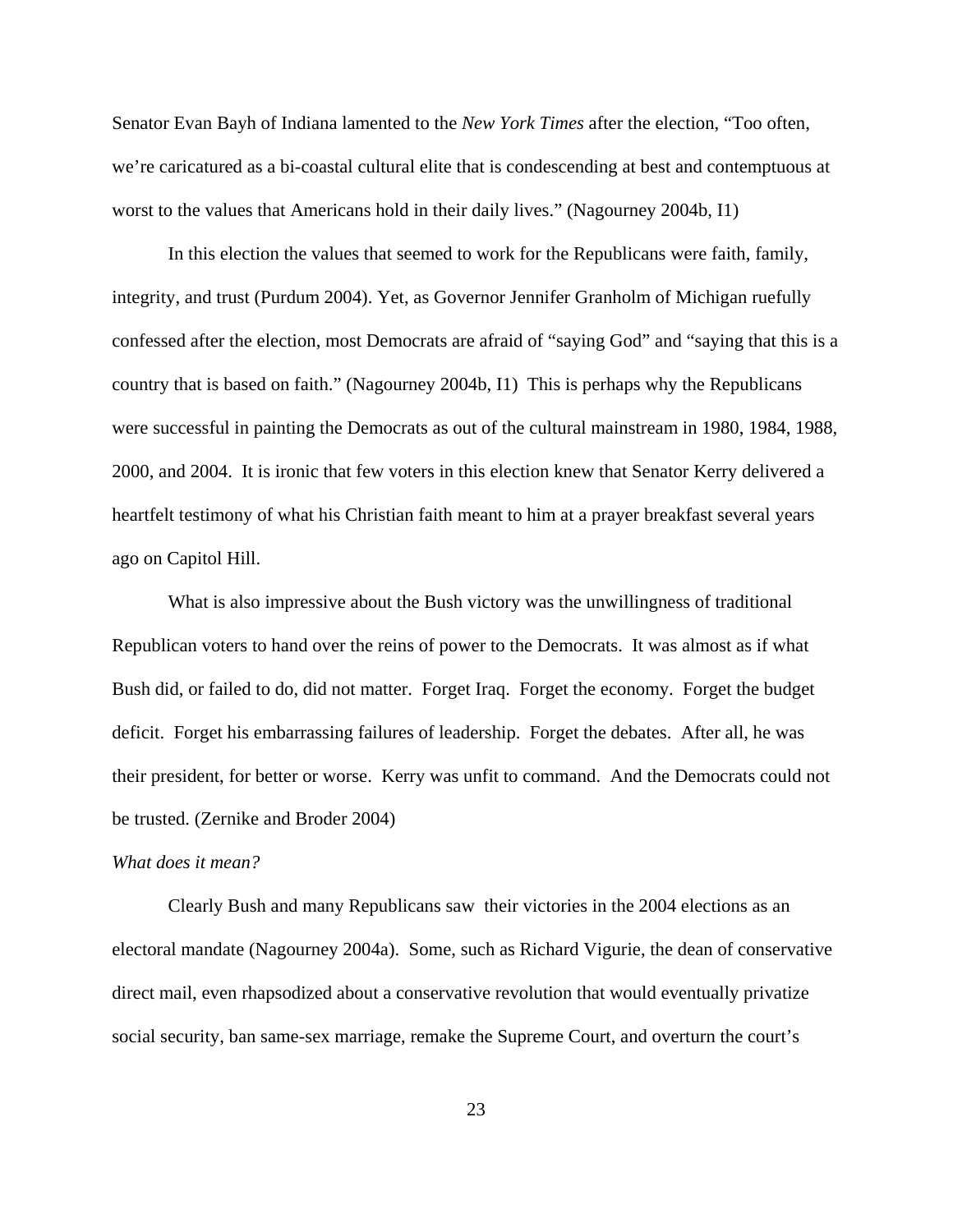decisions in support of abortion rights (Kirkpatrick 2004).

It is still too early to tell what changes will ultimately be implemented. In the short-term, the Bush Republicans would like to push their agenda of cutting taxes, spending more on the military, restricting abortions, expanding legal immigration, declaring amnesty for illegal aliens, and funding faith-based initiatives. However, opposition to some of these measures is coming from moderate Republicans like U. S. Senator Arlen Specter of Pennsylvania, who won reelection in 2004 as a supporter of abortion rights, as well as many social and fiscal conservatives, who want to restrict immigration and rein in the federal budget deficit.

In the long-term, the Bush Republicans hope they are on the way to establishing a new majority party. In 2000, Republicans won control of both the White House and Congress for the first time since 1952. In 2002, they regained control of Congress without Vermont Senator James Jeffords, who became an independent following the 2000 elections. In 2004, the Republicans were able to maintain control of both the White House and the Congress for the first time since 1900.

According to Walter Dean Burnham (1970), America's two-party system is demarcated every 36-40 years by critical elections that usher in a protracted period of "normal party politics" in which one of the two major parties exercises political dominance at the national level. Based on Burnham's calculations, the last critical election occurred in 1968. So another one is about due. But given rising public dissatisfaction with the continuing war in Iraq, rising gasoline prices and interest rates, mounting national debt, a sluggish economy, and Bush's falling approval ratings–currently around 40 percent--it is not at all clear whether the Republicans will become the new majority party, even if a critical election occurs.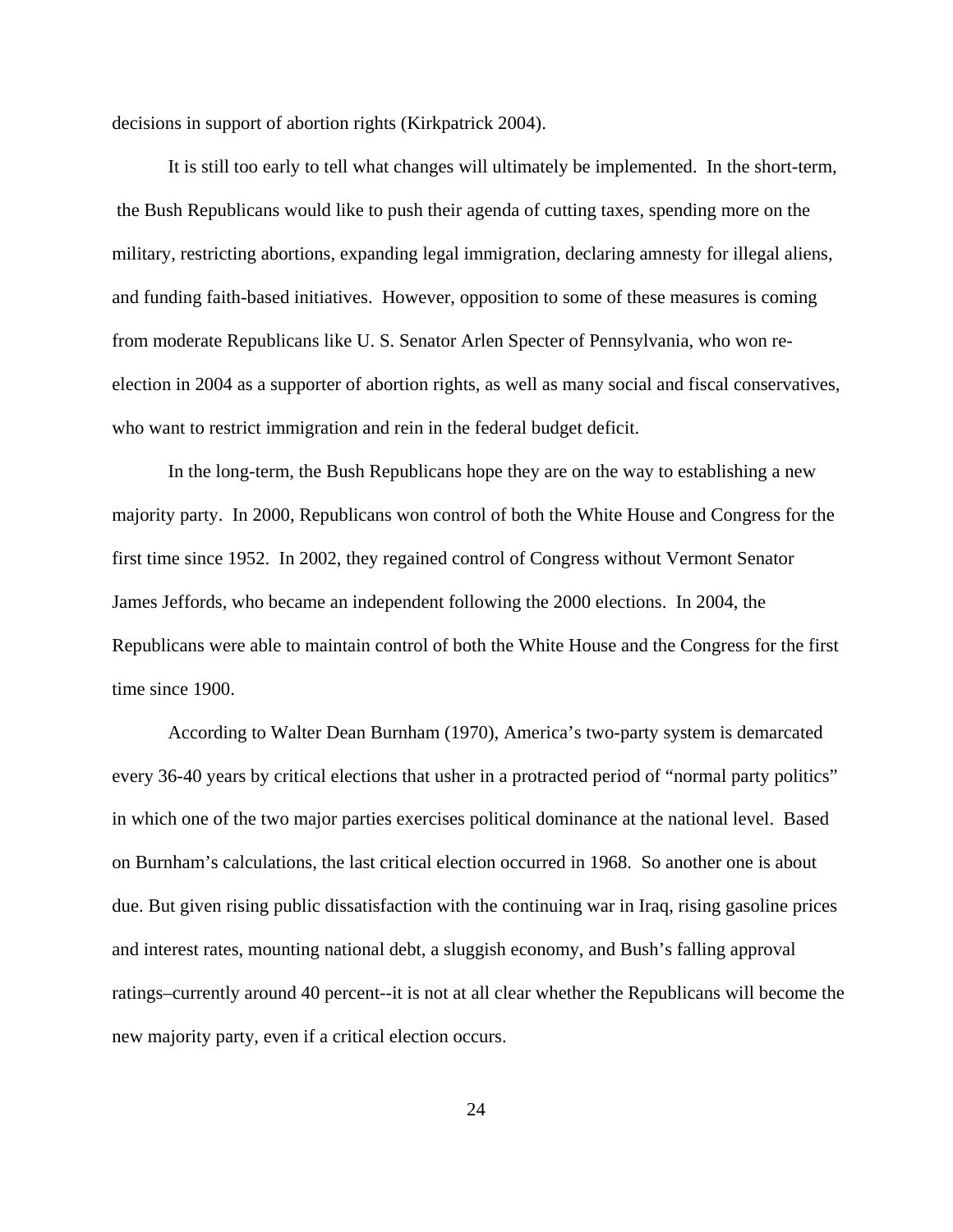#### **The Future of the American Party System**

What does the rise of the cultural voter mean for the American party system? Perhaps one conclusion that can be drawn from this study is that culture and racial context matter. In racially homogenous settings, the primary political cleavages that divide voters tend to fall along lines of social class and religion. In racially diverse settings they coalesce around divisions in racial identity.

A second conclusion is that American electoral politics, especially voter party identifications and the two-party vote itself, is becoming more and more structured and organized along racial lines. It is tempting to pose the questions: What if Goldwater and the Republicans had not played the race card during the 1960s? Would the racial voting patterns and the growing racial divide in America's two-party system that is evident today be any different? Perhaps. But probably not. (Kessel 1968; Phillips 1969)

Strictly speaking, the race card had already been played by Strom Thurmond and the Dixiecrat delegates who walked out of the 1948 Democratic Convention in protest over a strong civil rights plank that had been introduced into the platform by Minnesota Senator Hubert Humphrey and other northern liberals. And it would be played again four years later by another Dixiecrat, George Wallace, who campaigned for president on the promise of "Segregation today; segregation tomorrow; and segregation forever." So the recent apology to the NAACP Convention by Republican National Committee Chairman Ken Mehlmann, though calculated to win back black voters and long overdue, is probably beside the point.

From a social identity perspective, the growing sub-realignment of white southerners and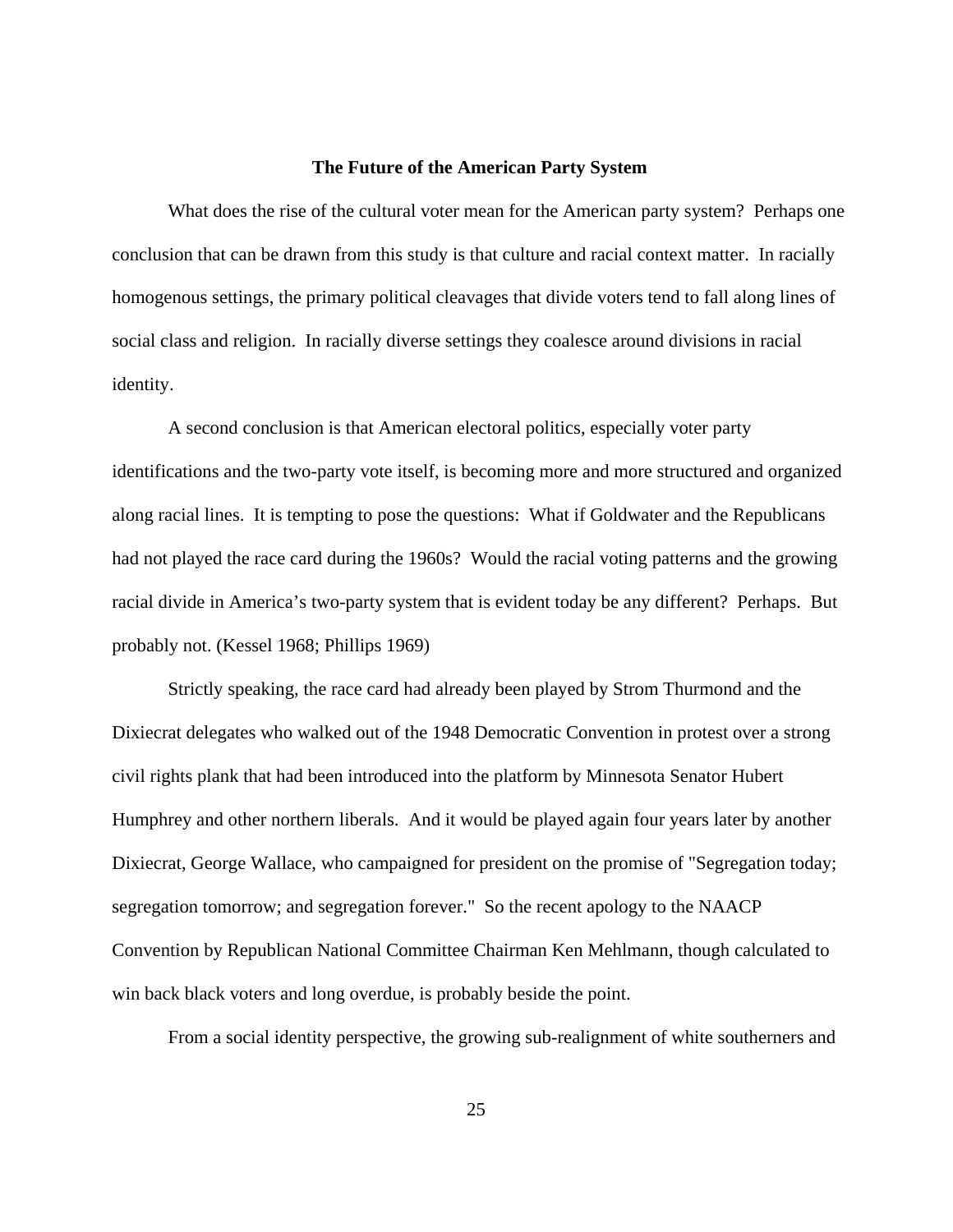white ethnics into the Republican camp, and the parallel alignment of racial minorities and non-western immigrants into the Democratic camp, were almost inevitable. Moreover, cross-national data show that racially and ethnically plural societies tend to develop racially and ethnically based parties (Vanhanen 1991).

A third conclusion concerns how the rise of the cultural voter has influenced the kinds of political coalitions that have developed since WWII. In retrospect, the Democratic New Deal Coalition of economic "have-nots", put together by FDR and northern liberals, probably comes closest to the progressive and populist ideals. Its two major constituent groups were white southern Protestants and white northern Catholics. But it also included racial minorities, primarily northern blacks, and liberal Jews. However, it could only be held together in difficult economic times and then only as long as the race issue and civil rights issues were swept under the rug.

When sociologist Paul Lazarsfeld and other Columbia researchers came to Erie County, Ohio, to study political attitudes in the 1940 presidential election, they expected to find major media effects that shaped voter preferences (Lazarsfeld, Berelson, and Gaudet 1944). Instead they found "minimal effects" and strong brand loyalties to the parties and their nominees that seemed to fall largely along class lines: socioeconomic status, religion, and place of residence. Based on their survey data, they developed an Index of Political Predisposition, the forerunner of the party identification variable, that appeared to do a pretty good job in predicting and explaining the vote. The picture projected by the Columbia sociologists was one of social determinism: "…a person thinks, politically, as he is, socially. Social characteristics determine political preference." (Quoted in Kovenoch et al.1973) But in 1940, Erie County, Ohio, was a racially homogeneous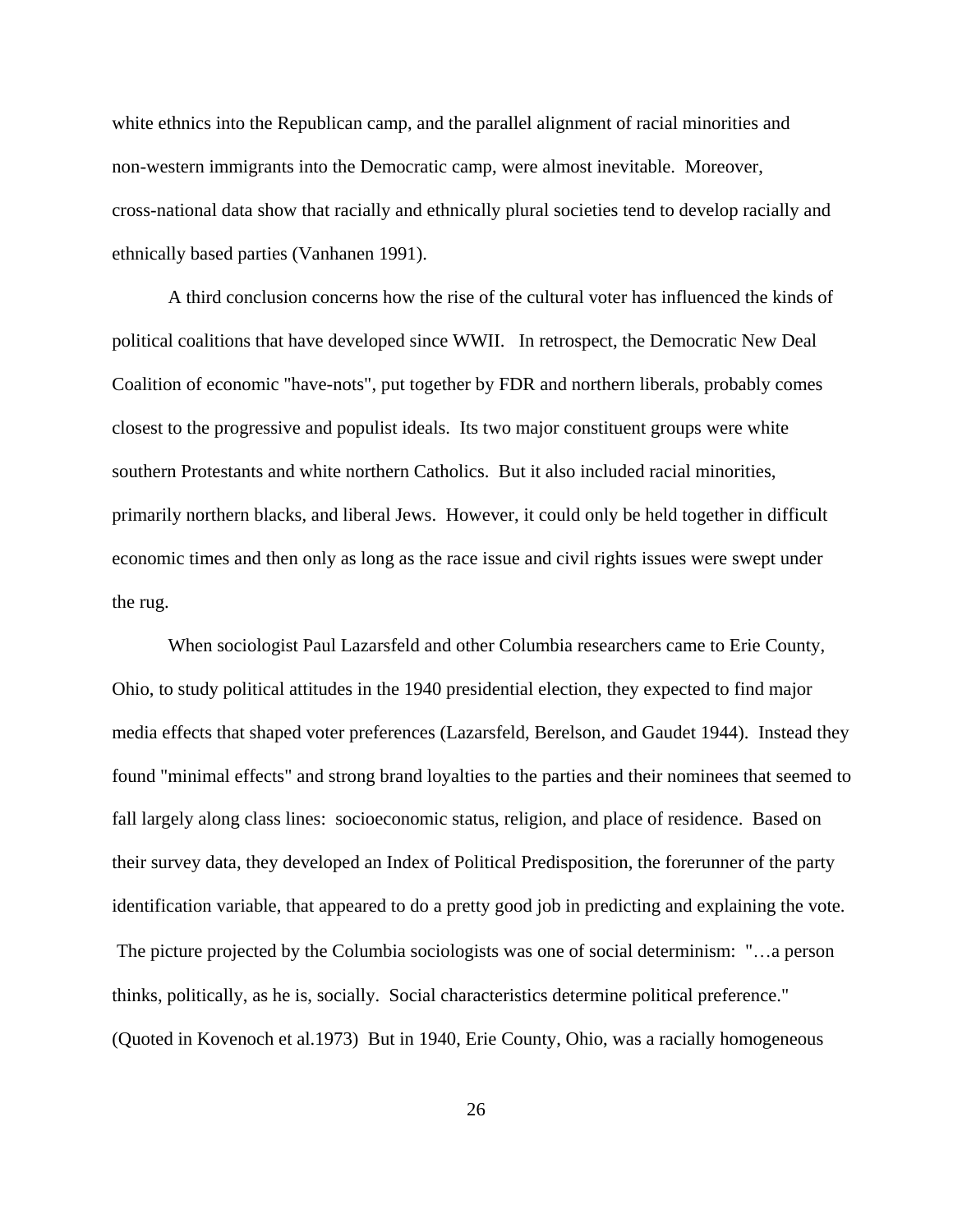county. Hence, the results of the Columbia study are not only time- and location-bound; they are also culture- bound.

Even though class voting peaked in the 1948 presidential election, fissures in the New Deal Coalition produced by rising postwar prosperity, the onset of the Cold War, public dissatisfaction with the Korean War, and racial divisions in the Democratic Party had allowed the Republicans, under a popular war hero, to take control of the White House and Congress in 1952. Moreover, though the GOP lost control of Congress in 1954, researchers at the University of Michigan had discovered a new set of variables at the tip of the funnel of causality--party identification, issues, and candidate images--that outperformed the Columbia model. This led to the so-called standard model of party identification where elections "could be won or lost by the marginal votes of those whose party identification was weak or non-existent." (Kovenoch et al. 1973, I-8)

The "religious factor" in the 1960 election seemed to be a step backward in the funnel of causality. But the "sorrows of empire" produced by American involvement in a second civil war on the Asian continent, coupled with the emergence of new civil rights, ideological, and socialcultural issues, had produced a fragmented electorate that was less and less wedded to longstanding party loyalties. As V.O. Key (1966) reminded political scientists in *The Responsible Electorate*, American voters are not "party fools." So a host of revisionist studies emerged during the 1970s that emphasized voter rationality and documented the influence of issues in shaping voter preferences (Miller et al. 1972; Kovenoch et al. 1973; Fiorina 1978)

By the 1980s Republican presidential candidates had used the civil rights and social-cultural issues to alienate the political affections of the two largest constituencies in the New Deal coalition--white southerners and northern white ethnics–and forge a new coalition in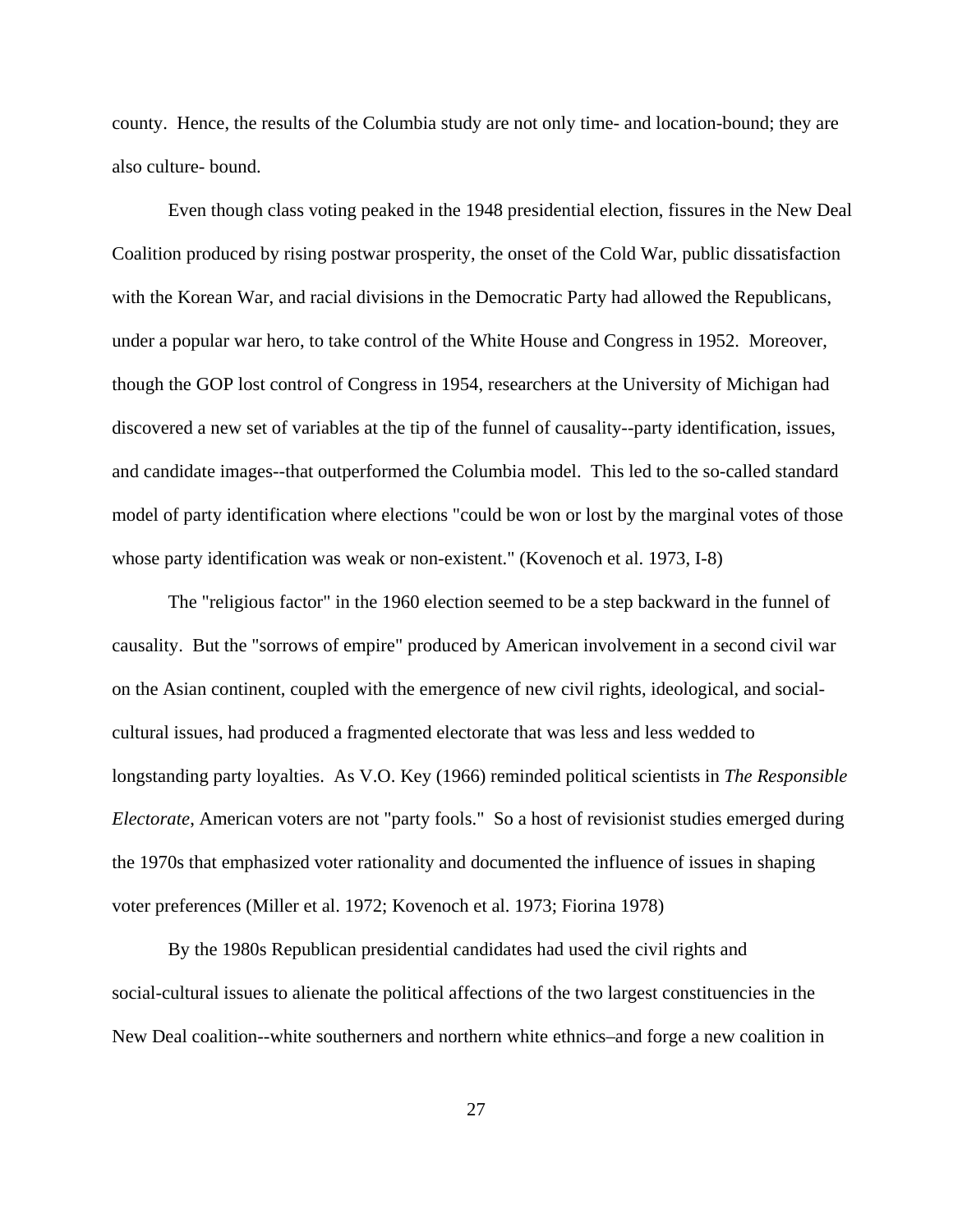American politics, the so-called Reagan Coalition. Its major constituent groups include social conservatives, primarily evangelical Christians and southern, and now, northern whites who are concerned about racial issues, affirmative action, and abortion; fiscal and economic conservatives, primarily the business class and free market expansionists; neo-conservatives and internationalists who want to establish a new world order; and traditional moderates and "independent Republicans".

Running on a platform of economic nationalism, fiscal responsibility, patriotism, and selfsacrifice in 1992 and 1996, Ross Perot was able to attract enough disillusioned moderates and independents to deny George Bush, Sr., reelection and ensure a second term for Bill Clinton. However, the Republican's new cultural base was able to coalesce around the party's new "Contract with America" in 1994 and win the presidency in 2000 and 2004. Although George Bush, Jr., tried to chip away at some of the core Democratic constituencies in 2004, it is unlikely, given the evidence presented here, that the Republicans will be able to secure any long-term gains.

Clearly demographic data suggest that if that if current expansionist immigration policies persist, ever-increasing proportions of the American electorate will reside in more racially diverse counties. The results of this study suggest that as this happens, the American voter will become more and more sensitized to racial and ethnic divisions and less and less concerned about religious divisions within Christianity and social class inequalities. They also suggest, by implication, that voters will pay less heed to substantive issues and procedural issues of political accountability and place greater stock in electing candidates and supporting parties who reflect their racial and ethnic identities.

These trends, in turn, suggest that the presidential vote and party loyalties will become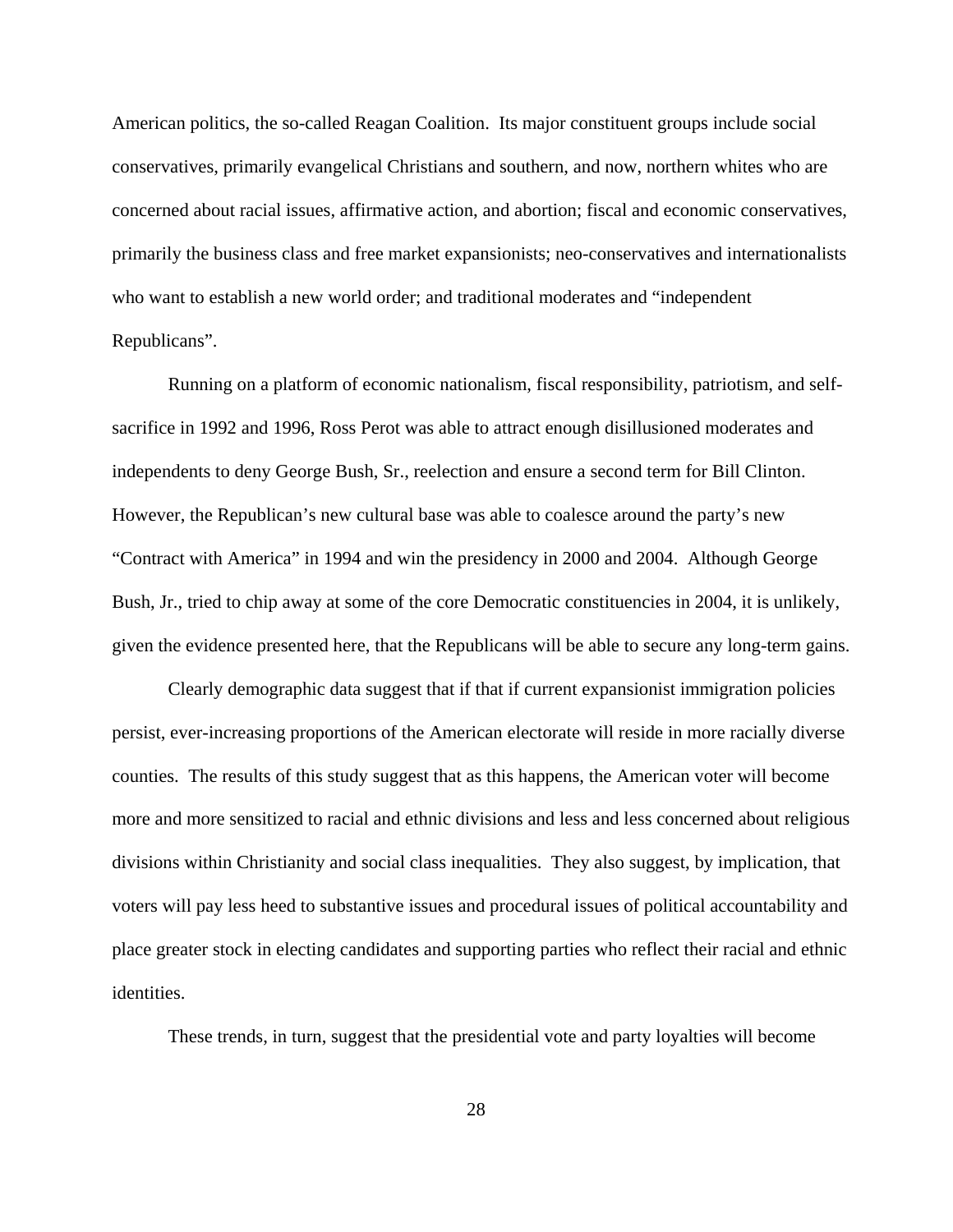more and more polarized along racial and ethnic lines. Finally, the evidence suggests that racial diversity will accentuate white support for Republican nominees and attenuate it for Democratic nominees. At the same time, it will increase Democratic identifications and decrease Republican identifications.

In the short run, the Republican Party should remain competitive in presidential and congressional elections. But as the new immigrants become politically mobilized, the Democratic Party should eventually be restored to majority status. However, in the long run, the country's growing racial, ethnic, and religious diversity should create strong, if not irresistible, pressures for an ethnically-based, multi-party system.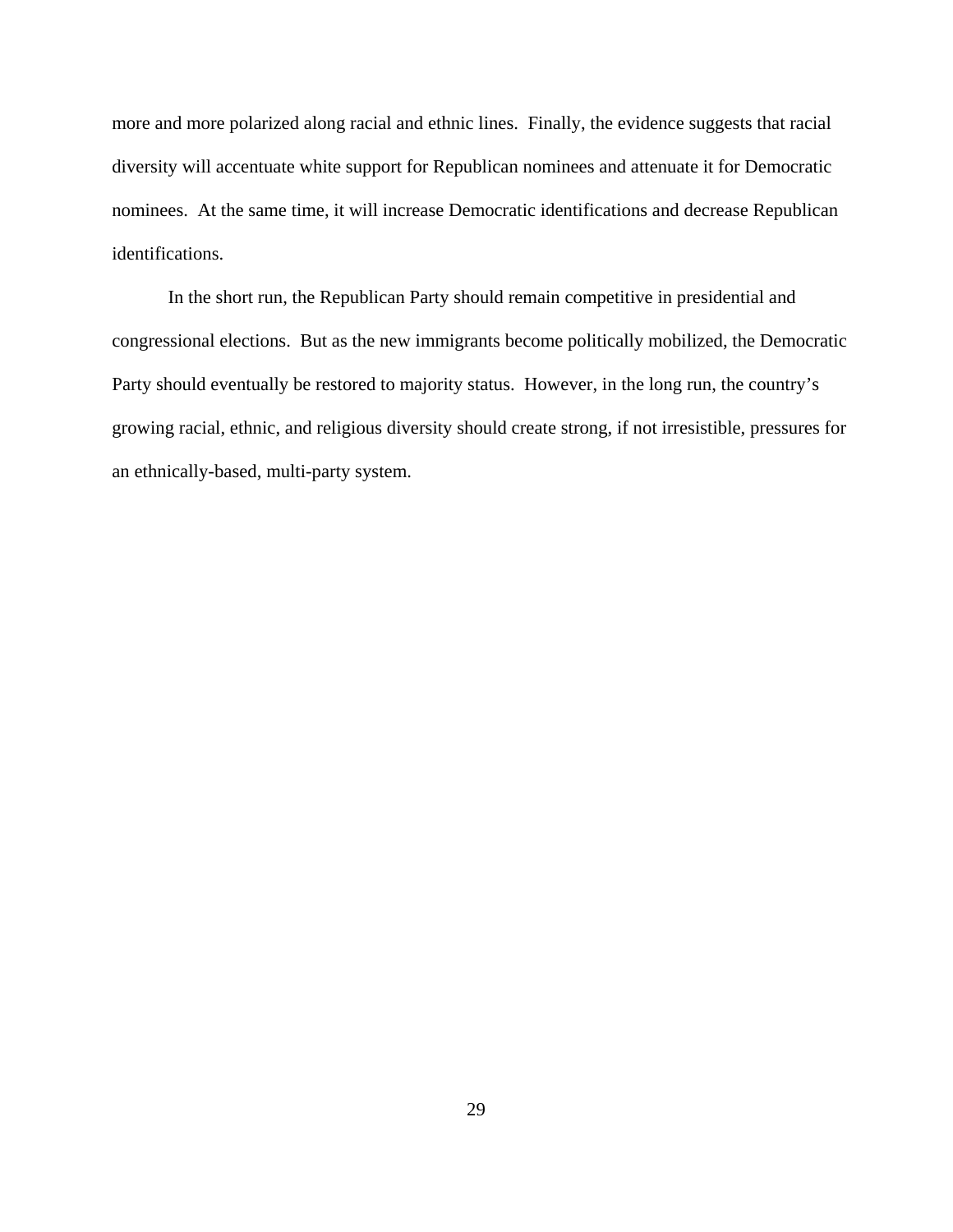### **References**

|  | Abramowitz, Alan I. 1994. Issue Evolution Reconsidered: Racial Attitudes and Partisanship |                  |  |
|--|-------------------------------------------------------------------------------------------|------------------|--|
|  |                                                                                           | among            |  |
|  |                                                                                           | the U.S.         |  |
|  |                                                                                           | Electorat        |  |
|  |                                                                                           | e.               |  |
|  |                                                                                           | America          |  |
|  |                                                                                           | $\boldsymbol{n}$ |  |
|  |                                                                                           | Journal          |  |
|  |                                                                                           | $\mathfrak{g}$   |  |
|  |                                                                                           | Political        |  |
|  |                                                                                           | Science          |  |
|  |                                                                                           | 38: 1-24.        |  |
|  |                                                                                           |                  |  |

Almond, Gabriel and Sidney Verba. 1963. The Civic Culture. Boston: Little Brown.

Bumiller, Elisabeth. 2004. Tireless Push to Raise Turnout Was Crucial in GOP Victory. New York Times, Nov. 4.

Carmines, Edward G. and James A. Stimson. 1989. *Issue Evolution: Race and the Transformation of American Politics.* Princeton: Princeton University Press.

Coulter, Philip. 1989. Measuring Inequality. Boulder: Westview.

Drew, Christopher, and Abby Goodnough. 2004. It Was Our Turnout, Governor Bush Says. *New York Times*, Nov. 4.

Burnham, Walter Dean. 1970. *Critical Elections and the M*ainsprings of American Politics. New York: Norton.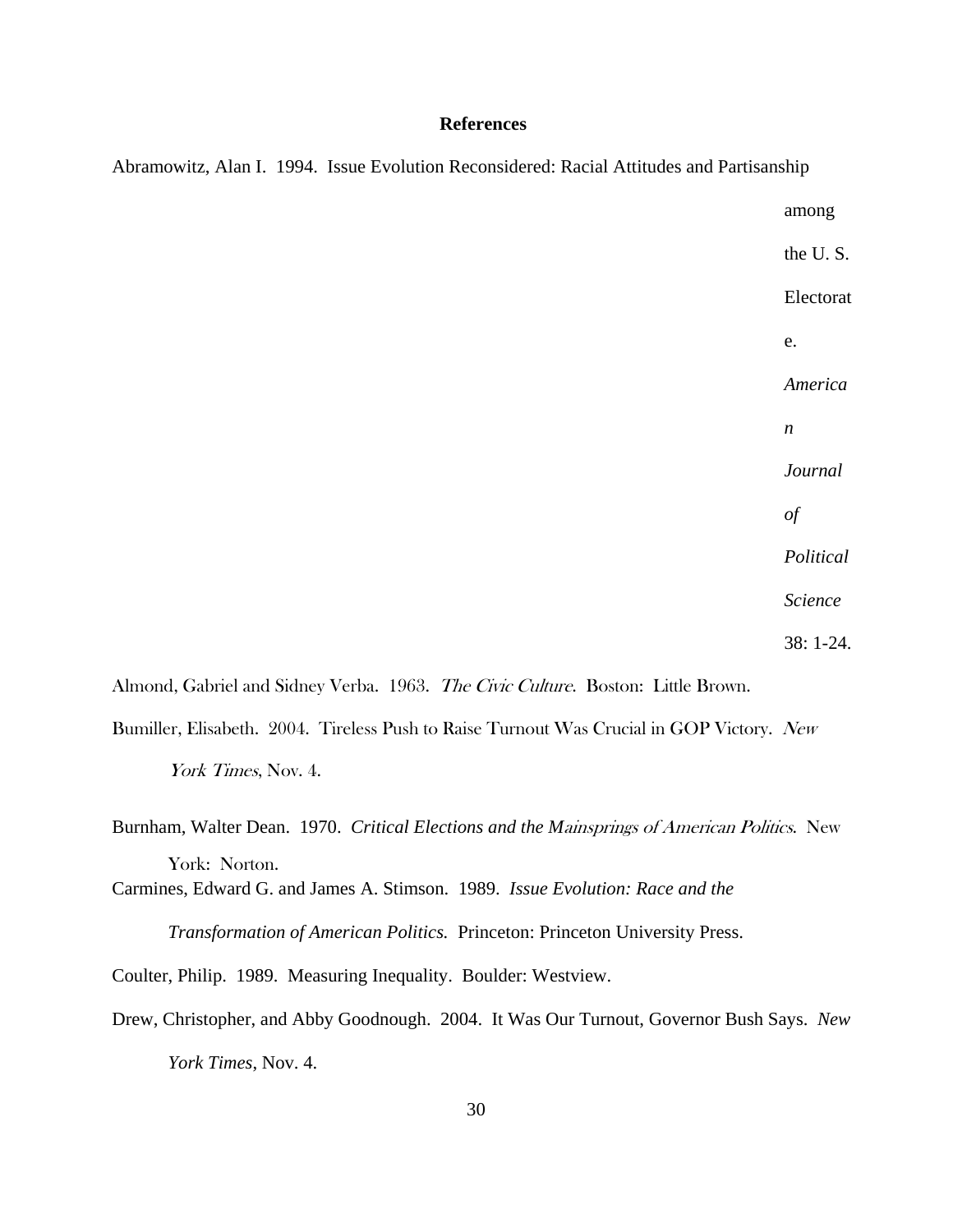Dreitzel, Han Peter. 1977. On the Political Meaning of Culture. In Norman Birnbaum, ed., Beyond the Crisis. London: Oxford University Press.

Elazar, Daniel J. 1970. Cities of the Prairie. New York: Basic.

- . 1984. *American Federalism*, 3rd ed. New York: Harper and Row.
- . 1994. The American Mosaic. Boulder, Colorado: Westview Press.
- Fiorina, Morris. 1978. *Retrospective Voting in American National Elections.* New Haven: Yale University Press.

Fischer, David Hackett. 1989. Albion's Seed. New York: Oxford University Press.

- Green, John and Steven Waldman. 2005. The Twelve Tribes of American Politics. <www.beliefnet.com/story/153/story\_15355.html>, Accessed September 8.
- Hero, Rodney. 1998. Faces of inequality: Social Diversity in American Politics. New York: Oxford University Press, 1998

Huckfeldt, Robert. 1979. Political Participation and the Neighborhood Social Context. *American Journal of Political Science*. 23: 579-592 .

- \_\_\_\_\_\_. 1983. The Social Context of Political Change: Durability, Volatility, and Social Influence. *American Political Science Review* 77: 929-944.
- **\_\_\_\_\_\_.** 1984. Political Loyalties and Social Class Ties: The Mechanisms of Contextual Influence. *American Journal of Political Science* 28: 399-417.
- Huckfeldt, Robert and Carol Weitzel Kohfeld. 1989. *Race and the Decline of Class in American Politics.* Urbana: University of Illinois Press.
- Kessel, John. 1968. *The Goldwater Coalition: Republican Strategies in 1964.* Indianapolis: Bobbs Merrill.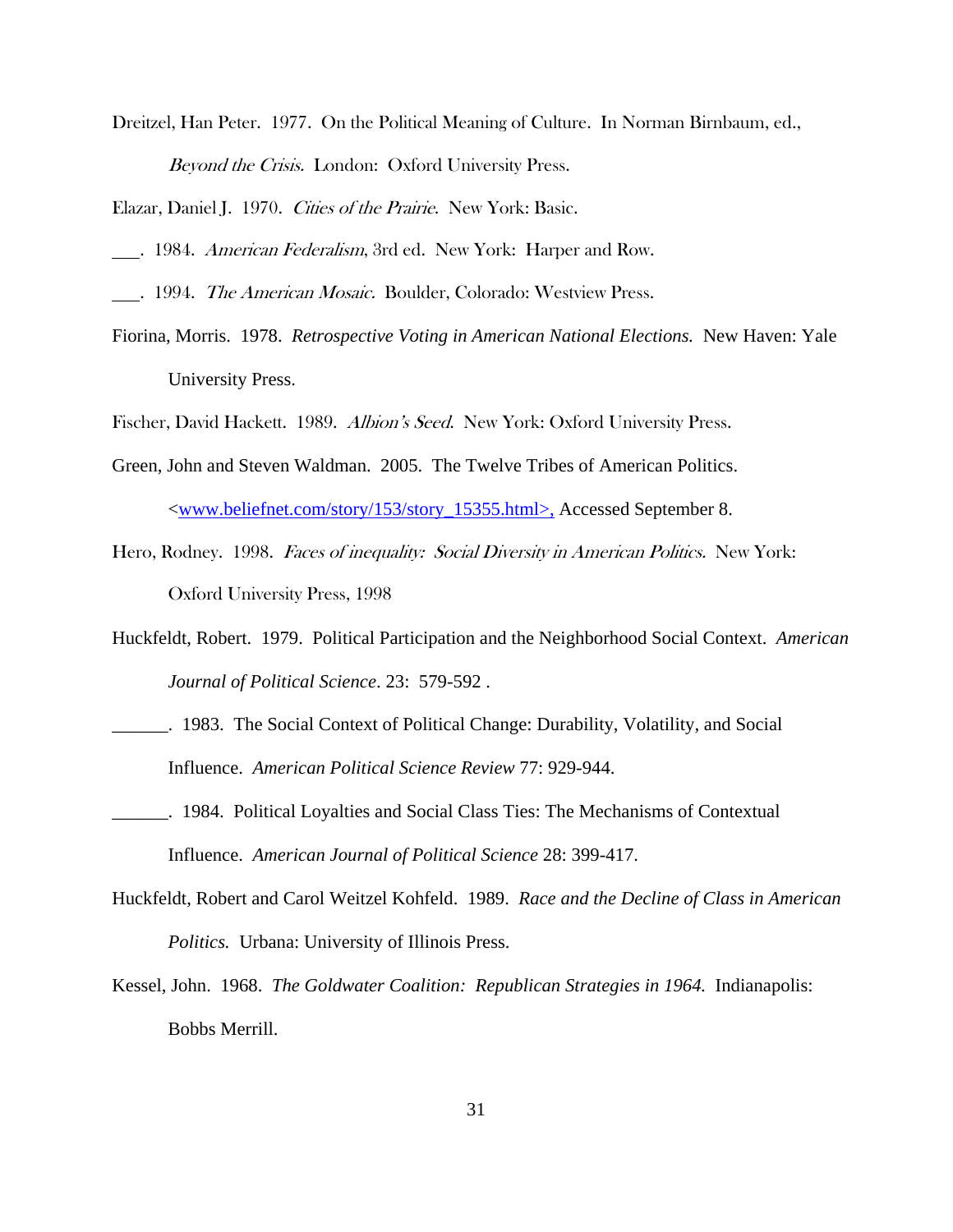Kelley, Robert. 1979. *The Cultural Pattern in American Politics.* New York: Knopf.

Key, V. O. 1949. *Southern Politics in State and Nation*. New York: Vintage Books.

\_\_\_\_\_\_. 1966. *The Responsible Electorate.* Cambridge: Harvard University Press.

- Kirkpatrick, David. 2004. Some Backers of Bush Say They Anticipate a 'Revolution'. *New York Times*, Nov. 4
- Kovenoch, David, James Prothro, and associates. 1973. *Explaining the Vote.* Chapel Hill: Institute for Research in Social Science.
- Lazarsfeld, Paul, Bernard Berelson, and Helen Gaudet. 1944. *The People's Choice.* New York: Columbia University Press.
- Leege, David C., Kenneth D. Wald, Brian S. Krueger, and Paul D. Mueller. 2002. *The Politics of Cultural Differences.* Princeton: Princeton University Press.
- Lieske, Joel. 1991. Cultural Issues and Images in the 1988 Presidential Election–Why the Democrats Lost Again!" *PS: Political Science and Politics.*
- *\_\_\_\_\_\_* 2005a. Diversity and the Changing Calculus of Voting. Paper presented at the 2005 American Political Science Convention, Washington, D. C.
- \_\_\_\_\_\_. 2005b. Cultural and Sub-cultural Effects on Voting Turnout in U. S. Presidential Elections. Paper presented at the 2005 American Political Science Convention, Washington, D. C.
- Matthews, Donald, and James Prothro. 1966. *Negroes and the New Southern Politics.* New York: Harcourt Brace.
- Mellow, Nicole. 2005. Voting Behavior: The 2004 Election and the Roots of Republican Success. In Michael Nelson (ed), *The Elections of 2004.* Washington, D. C.: CQ Press.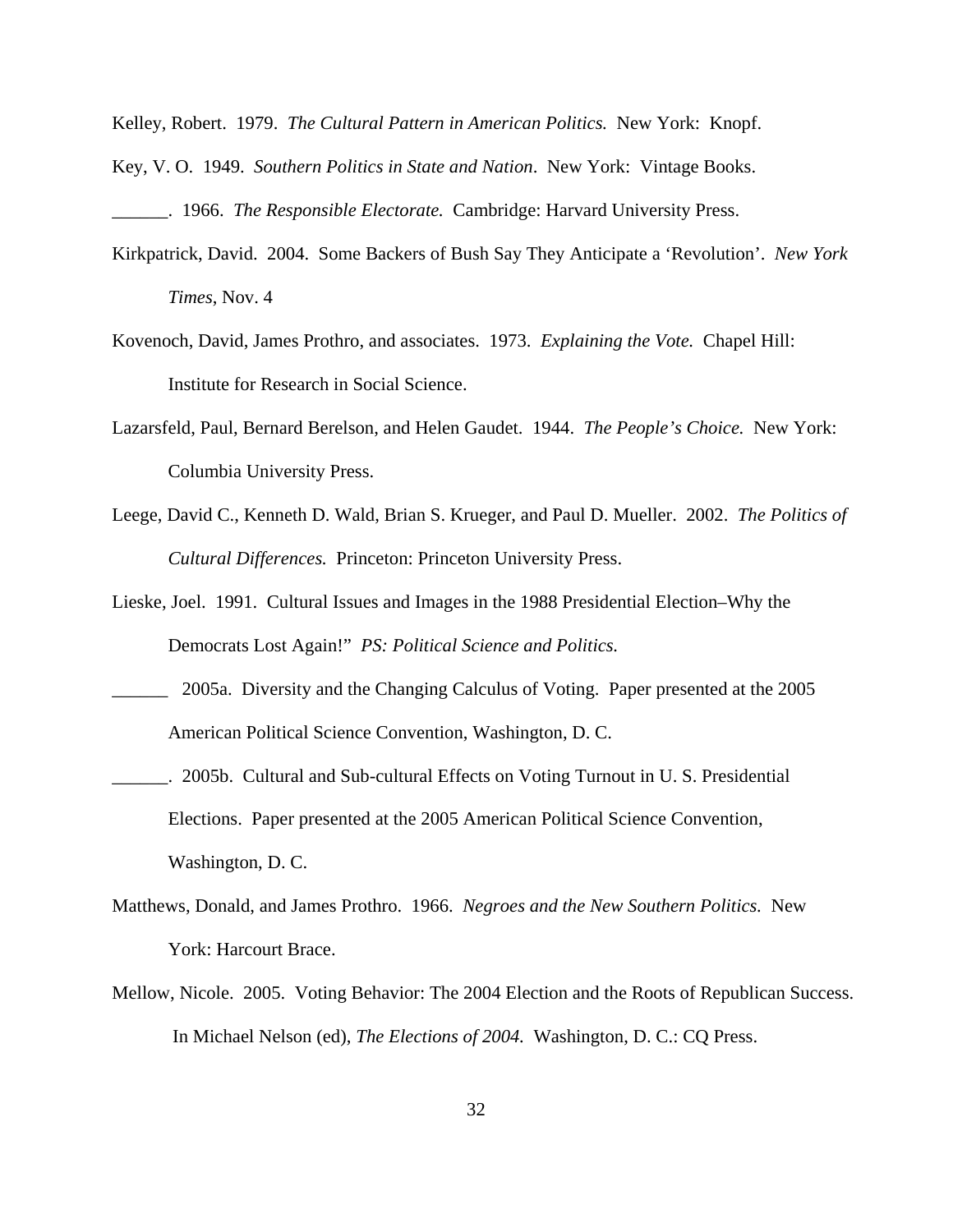- Miller, Arthur, Warren Miller, Alden Raine, and Thad Brown. 1976. A Majority Party in Disarray: Policy Polarization in the 1972 Election. *American Political Science Review* 70: 753-78.
- Nagourney, Adam. 2004a. Mandate Seen for 2<sup>nd</sup> Term With Gains in Congress. *New York Times*, Nov. 4
- \_\_\_\_\_\_. 2004b. Baffled in Loss, Democrats Seek Road Forward. *New York Times*, Nov. 7.
- New York Times Staff. 2004. Defying Conventional Wisdom. *New York Times*, Nov. 4, p P11.
- Phillips, Kevin. 1969. *The Emerging Republican Majority*. New Rochelle, N.Y: Arlington: House.
- Purdum, Todd. 2004. An Electoral Affirmation of Shared Values. *New York Times*, Nov. 4.
- Putnam, Robert. 2000. *Bowling Alone*. New York; Simon and Schuster.
- Rosenstone, Steven J. and John Mark Hansen. 1993. *Mobilization, Participation, and Democracy* in America. New York: Macmillan.
- Seelye, Katherine. 2004. Moral Values Cited as a Defining Issue of the Election. *New York Times*, Nov. 4
- Sharkansky, Ira. 1969. The Utility of Elazar's Political Culture. Polity 2: 66-83.

Stonecash, Jeffrey. 2000. *Class and Party in American Politics.* Boulder: Westview Press.

Teixeira, Ruy. 1987. Why Americans Don't Vote: Turnout Decline in the United States, 1960-84. New York: Greenwood.

. 1992. The Disappearing American Voter. Washington, D. C.: Brookings Institution. Vanhanen, Tatu. 1991. *The Politics of Ethnic Nepotism.* New Delhi: Sterling. Wildavsky, Aaron. 1987. Choosing Preferences by Constructing Institutions: A Cultural Theory